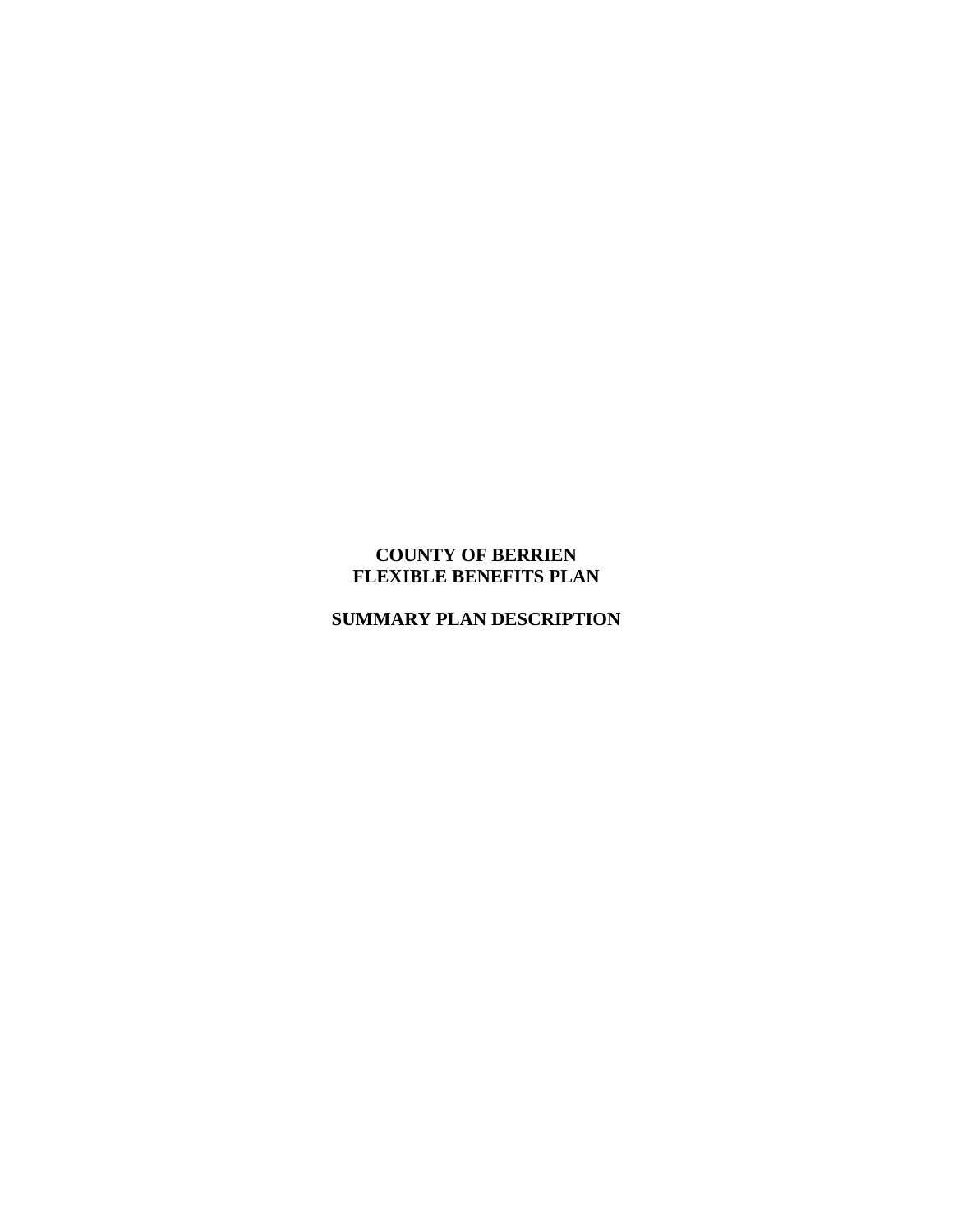# **TABLE OF CONTENTS**

# I

# ELIGIBILITY

### II OPERATION

### III **CONTRIBUTIONS**

# IV BENEFITS

|--|--|--|

# V BENEFIT PAYMENTS

| 2. What happens if I don't spend all Plan contributions during the Plan Year? |  |
|-------------------------------------------------------------------------------|--|
|                                                                               |  |
|                                                                               |  |
|                                                                               |  |
|                                                                               |  |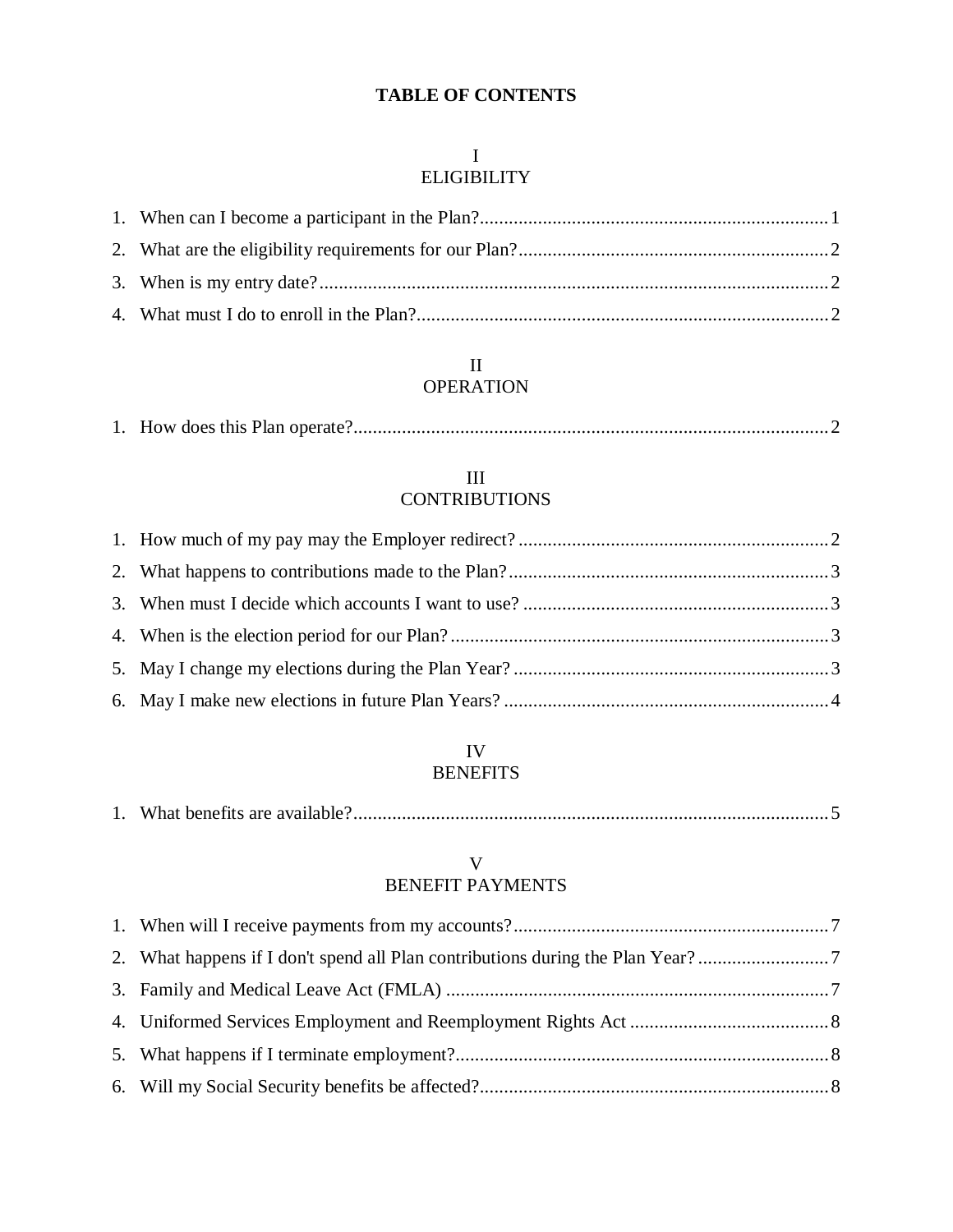VI

# HIGHLY COMPENSATED AND KEY EMPLOYEES

|--|--|--|--|--|

# VII

# PLAN ACCOUNTING

|--|--|--|--|

#### VIII

# GENERAL INFORMATION ABOUT OUR PLAN

### IX ADDITIONAL PLAN INFORMATION

|--|--|--|--|

### X CONTINUATION COVERAGE RIGHTS UNDER COBRA

| 4. What factors should be considered when determining to elect COBRA continuation     |  |
|---------------------------------------------------------------------------------------|--|
|                                                                                       |  |
| 5. What is the procedure for obtaining COBRA continuation coverage? 14                |  |
|                                                                                       |  |
| 7. Is a covered Employee or Qualified Beneficiary responsible for informing the Plan  |  |
|                                                                                       |  |
| 8. Is a waiver before the end of the election period effective to end a Qualified     |  |
|                                                                                       |  |
| 9. Is COBRA coverage available if a Qualified Beneficiary has other group health plan |  |
|                                                                                       |  |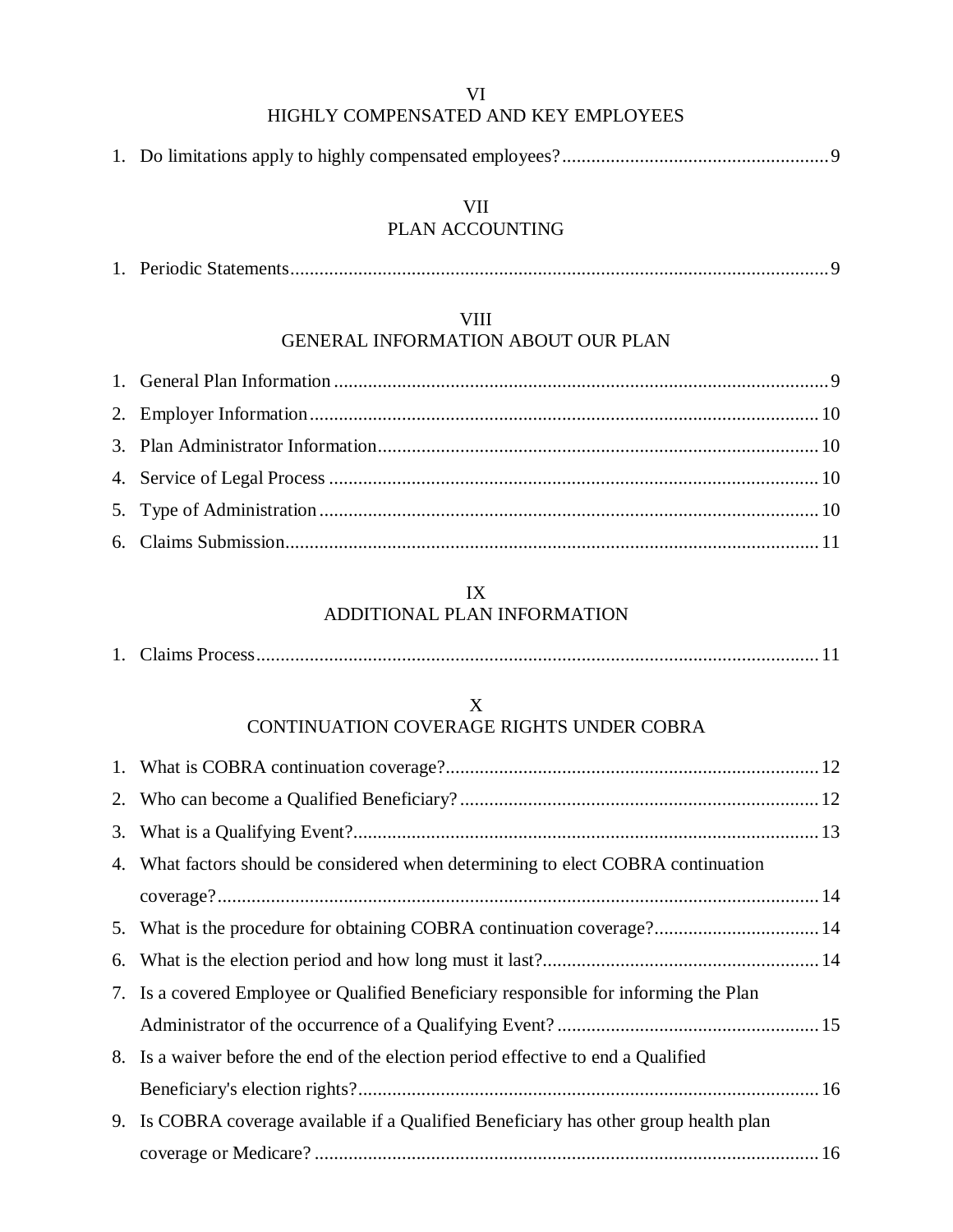| 10. When may a Qualified Beneficiary's COBRA continuation coverage be terminated?  17     |  |
|-------------------------------------------------------------------------------------------|--|
| 11. What are the maximum coverage periods for COBRA continuation coverage? 18             |  |
| 12. Under what circumstances can the maximum coverage period be expanded? 18              |  |
| 13. How does a Qualified Beneficiary become entitled to a disability extension? 18        |  |
|                                                                                           |  |
| 15. Must the Plan allow payment for COBRA continuation coverage to be made in             |  |
|                                                                                           |  |
|                                                                                           |  |
| 17. Must a Qualified Beneficiary be given the right to enroll in a conversion health plan |  |
|                                                                                           |  |
| 18. How is my participation in the Health Flexible Spending Account affected?             |  |

# XI SUMMARY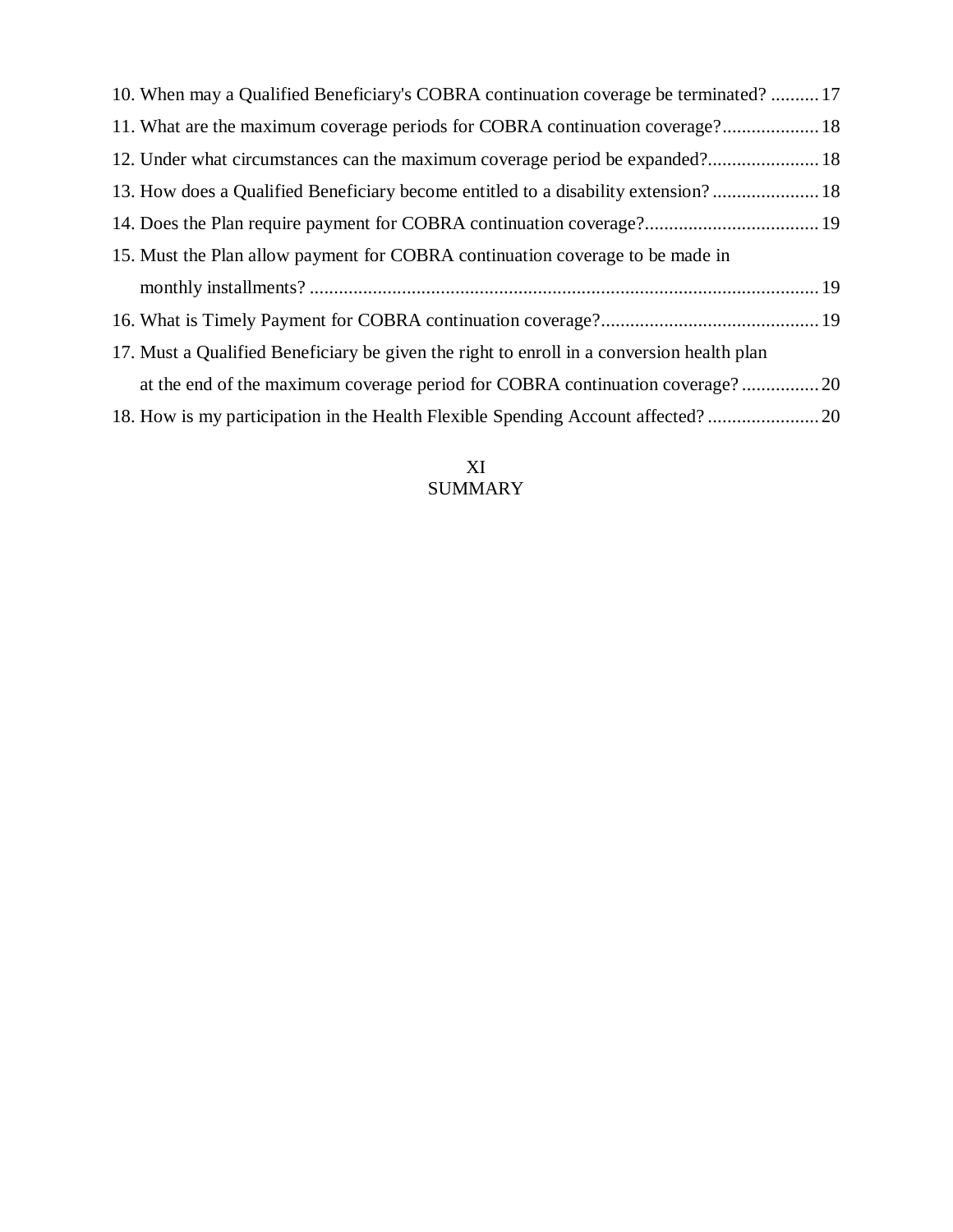#### **COUNTY OF BERRIEN FLEXIBLE BENEFITS PLAN**

#### **INTRODUCTION**

We are pleased to announce that we have established a "Flexible Benefit Plan" for you and other eligible employees. Under this Plan, you will be able to choose among certain benefits that we make available. The benefits that you may choose are outlined in this Summary Plan Description. We will also tell you about other important information concerning the Plan, such as the rules you must satisfy before you can join and the laws that protect your rights.

One of the most important features of our Plan is that the benefits being offered are generally ones that you are already paying for, but normally with money that has first been subject to income and Social Security taxes. Under our Plan, these same expenses will be paid for with a portion of your pay before Federal income or Social Security taxes are withheld. This means that you will pay less tax and have more money to spend and save.

Read this Summary Plan Description carefully so that you understand the provisions of our Plan and the benefits you will receive. This SPD describes the Plan's benefits and obligations as contained in the legal Plan document, which governs the operation of the Plan. The Plan document is written in much more technical and precise language. If the non-technical language in this SPD and the technical, legal language of the Plan document conflict, the Plan document always governs. Also, if there is a conflict between an insurance contract and either the Plan document or this Summary Plan Description, the insurance contract will control. If you wish to receive a copy of the legal Plan document, please contact the Administrator.

This SPD describes the current provisions of the Plan which are designed to comply with applicable legal requirements. The Plan is subject to federal laws, such as the Internal Revenue Code and other federal and state laws which may affect your rights. The provisions of the Plan are subject to revision due to a change in laws or due to pronouncements by the Internal Revenue Service (IRS) or other federal agencies. We may also amend or terminate this Plan. If the provisions of the Plan that are described in this SPD change, we will notify you.

We have attempted to answer most of the questions you may have regarding your benefits in the Plan. If this SPD does not answer all of your questions, please contact the Administrator (or other plan representative). The name and address of the Administrator can be found in the Article of this SPD entitled "General Information About the Plan."

### **I ELIGIBILITY**

#### **1. When can I become a participant in the Plan?**

Before you become a Plan member (referred to in this Summary Plan Description as a "Participant"), there are certain rules which you must satisfy. First, you must meet the eligibility requirements and be an active employee. After that, the next step is to actually join the Plan on the "entry date" that we have established for all employees. The "entry date" is defined in Question 3 below. You will also be required to complete certain application forms before you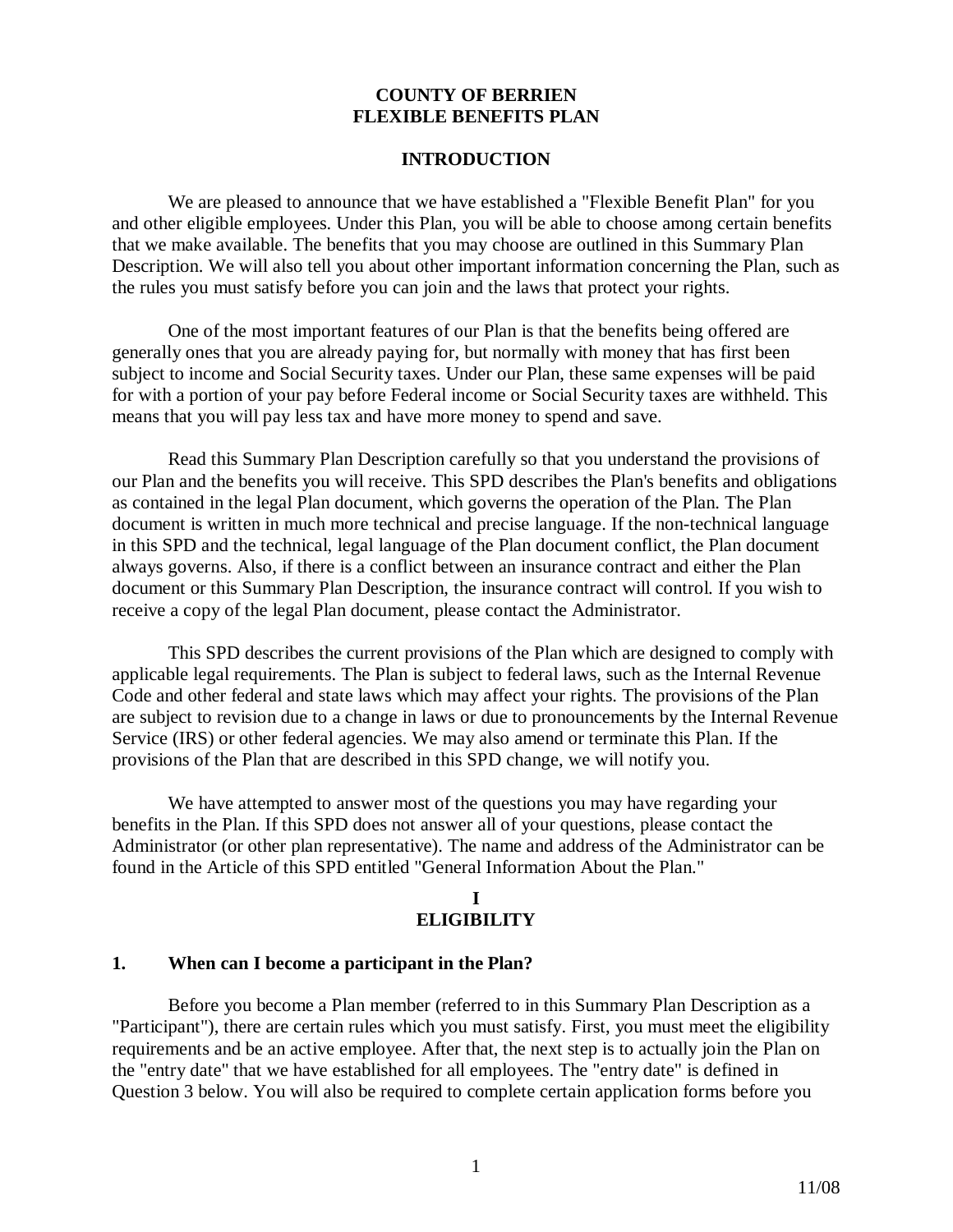can enroll in the Health Flexible Spending Account or Dependent Care Flexible Spending Account.

### **2. What are the eligibility requirements for our Plan?**

You will be eligible to join the Plan once you have satisfied the conditions for coverage under our group medical plan.

### **3. When is my entry date?**

You can join the Plan on the same day you can enter our group medical plan.

### **4. What must I do to enroll in the Plan?**

Before you can join the Plan, you must complete an application to participate in the Plan. The application includes your personal choices for each of the benefits which are being offered under the Plan. You must also authorize us to set some of your earnings aside in order to pay for the benefits you have elected.

However, if you are already covered under any of the insured benefits, you will automatically participate in this Plan to the extent of your premiums unless you elect not to participate in this Plan.

### **II OPERATION**

### **1. How does this Plan operate?**

Before the start of each Plan Year, you will be able to elect to have some of your upcoming pay contributed to the Plan. These amounts will be used to pay for the benefits you have chosen. The portion of your pay that is paid to the Plan is not subject to Federal income or Social Security taxes. In other words, this allows you to use tax-free dollars to pay for certain kinds of benefits and expenses which you normally pay for with out-of-pocket, taxable dollars. However, if you receive a reimbursement for an expense under the Plan, you cannot claim a Federal income tax credit or deduction on your return. (See the Article entitled "General Information About Our Plan" for the definition of "Plan Year.")

#### **III CONTRIBUTIONS**

### **1. How much of my pay may the Employer redirect?**

Each year, we will automatically contribute on your behalf enough of your compensation to pay for the insurance coverage provided unless you elect not to receive any or all of such coverage. You may also elect to have us contribute on your behalf enough of your compensation to pay for any other benefits that you elect under the Plan. These amounts will be deducted from your pay over the course of the year.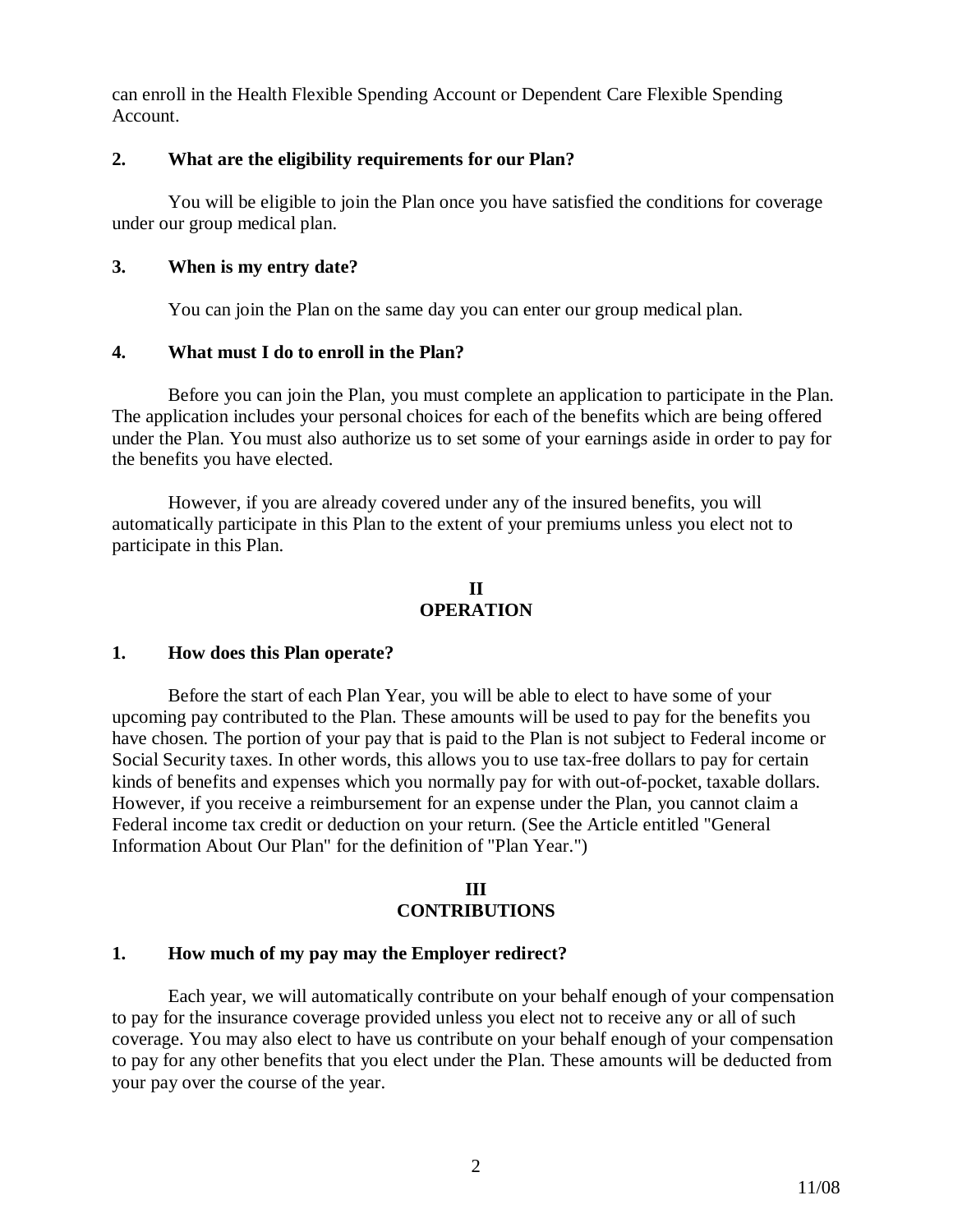## **2. What happens to contributions made to the Plan?**

Before each Plan Year begins, you will select the benefits you want and how much of the contributions should go toward each benefit. It is very important that you make these choices carefully based on what you expect to spend on each covered benefit or expense during the Plan Year. Later, they will be used to pay for the expenses as they arise during the Plan Year.

### **3. When must I decide which accounts I want to use?**

You are required by Federal law to decide before the Plan Year begins, during the election period (defined below). You must decide two things. First, which benefits you want and, second, how much should go toward each benefit.

If you are already covered by any of the insured benefits offered by this Plan, you will automatically become a Participant to the extent of the premiums for such insurance unless you elect, during the election period (defined below), not to participate in the Plan.

### **4. When is the election period for our Plan?**

You will make your initial election on or before your entry date. (You should review Section I on Eligibility to better understand the eligibility requirements and entry date.) Then, for each following Plan Year, the election period is established by the Administrator and applied uniformly to all Participants. It will normally be a period of time prior to the beginning of each Plan Year. The Administrator will inform you each year about the election period. (See the Article entitled "General Information About Our Plan" for the definition of Plan Year.)

# **5. May I change my elections during the Plan Year?**

Generally, you cannot change the elections you have made after the beginning of the Plan Year. However, there are certain limited situations when you can change your elections. You are permitted to change elections if you have a "change in status" and you make an election change that is consistent with the change in status. Currently, Federal law considers the following events to be a change in status:

-- Marriage, divorce, death of a spouse, legal separation or annulment;

-- Change in the number of dependents, including birth, adoption, placement for adoption, or death of a dependent;

-- Any of the following events for you, your spouse or dependent: termination or commencement of employment, a strike or lockout, commencement or return from an unpaid leave of absence, a change in worksite, or any other change in employment status that affects eligibility for benefits;

-- One of your dependents satisfies or ceases to satisfy the requirements for coverage due to change in age, student status, or any similar circumstance; and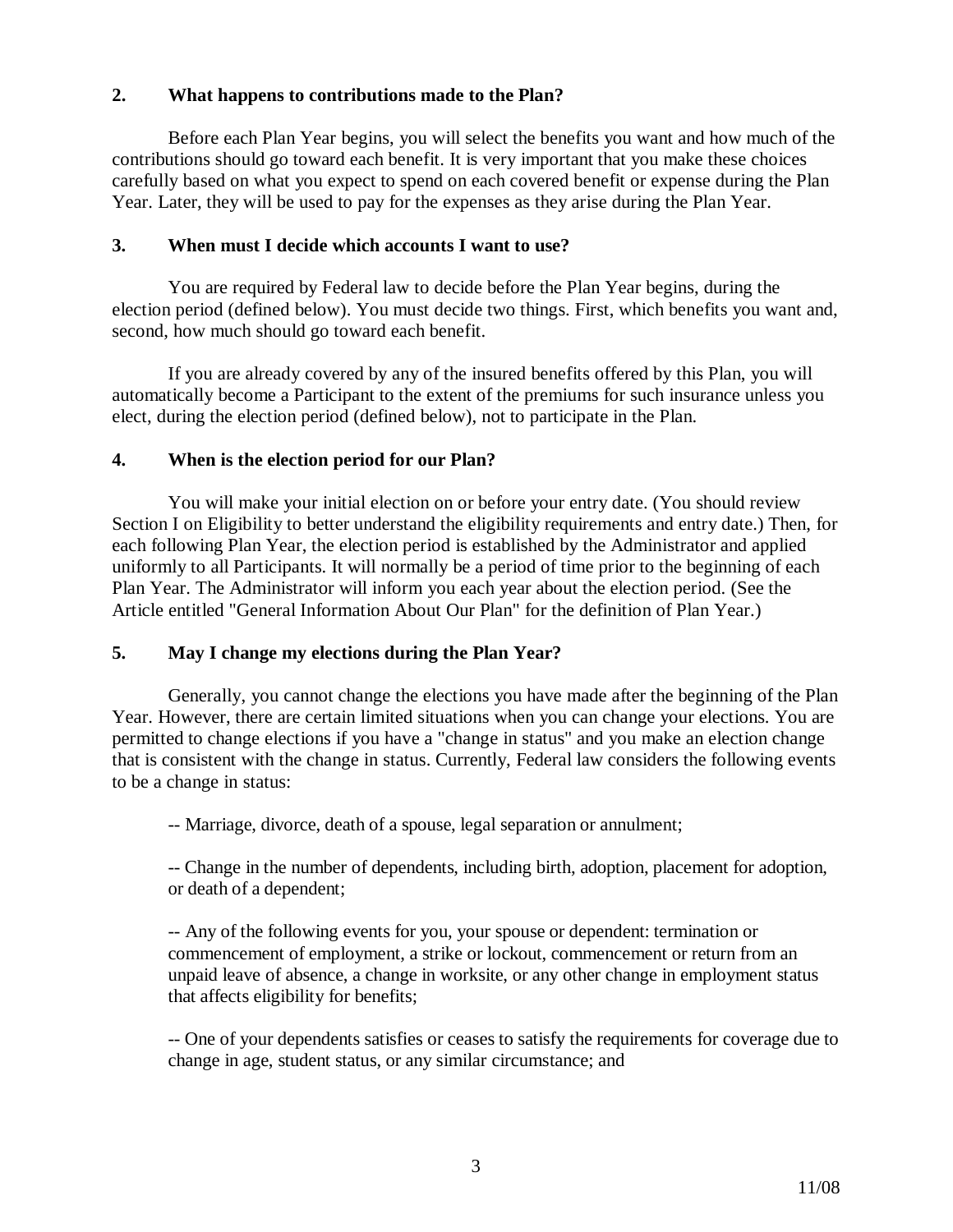-- A change in the place of residence of you, your spouse or dependent that would lead to a change in status, such as moving out of a coverage area for insurance.

In addition, if you are participating in the Dependent Care Flexible Spending Account, then there is a change in status if your dependent no longer meets the qualifications to be eligible for dependent care.

There are detailed rules on when a change in election is deemed to be consistent with a change in status. In addition, there are laws that give you rights to change health coverage for you, your spouse, or your dependents. If you change coverage due to rights you have under the law, then you can make a corresponding change in your elections under the Plan. If any of these conditions apply to you, you should contact the Administrator.

If the cost of a benefit provided under the Plan increases or decreases during a Plan Year, then we will automatically increase or decrease, as the case may be, your salary redirection election. If the cost increases significantly, you will be permitted to either make corresponding changes in your payments or revoke your election and obtain coverage under another benefit package option with similar coverage, or revoke your election entirely.

If the coverage under a Benefit is significantly curtailed or ceases during a Plan Year, then you may revoke your elections and elect to receive on a prospective basis coverage under another plan with similar coverage. In addition, if we add a new coverage option or eliminate an existing option, you may elect the newly-added option (or elect another option if an option has been eliminated) and make corresponding election changes to other options providing similar coverage. If you are not a Participant, you may elect to join the Plan. There are also certain situations when you may be able to change your elections on account of a change under the plan of your spouse's, former spouse's or dependent's employer.

These rules on change due to cost or coverage do not apply to the Health Flexible Spending Account, and you may not change your election to the Health Flexible Spending Account if you make a change due to cost or coverage for insurance.

You may not change your election under the Dependent Care Flexible Spending Account if the cost change is imposed by a dependent care provider who is your relative.

#### **6. May I make new elections in future Plan Years?**

Yes, you may. For each new Plan Year, you may change the elections that you previously made. You may also choose not to participate in the Plan for the upcoming Plan Year. If you do not make new elections during the election period before a new Plan Year begins, we will assume you want your elections for insured benefits only to remain the same and you will not be considered a Participant for the non-insured benefit options under the Plan for the upcoming Plan Year.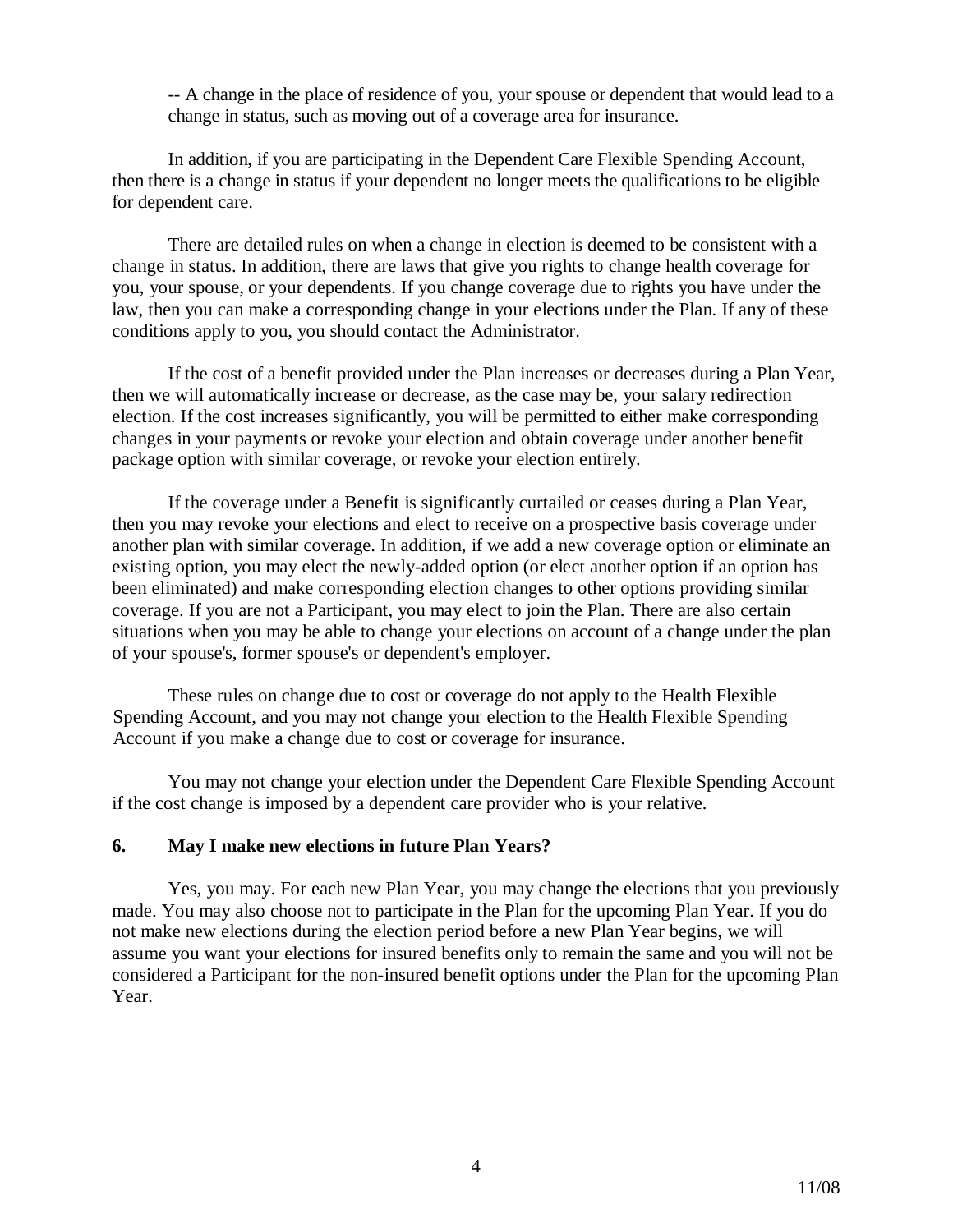### **IV BENEFITS**

#### **1. What benefits are available?**

Under our Plan, you can choose to receive your entire compensation or use a portion to pay for the following benefits or expenses during the year:

Health Flexible Spending Account:

The Health Flexible Spending Account enables you to pay for expenses allowed under Sections 105 and 213(d) of the Internal Revenue Code which are not covered by our insured medical plan and save taxes at the same time. The Health Flexible Spending Account allows you to be reimbursed by the Employer for out-of-pocket medical, dental and/or vision expenses incurred by you and your dependents.

Drug costs, including "over-the-counter" drugs may be reimbursed. You may not, however, be reimbursed for the cost of other health care coverage maintained outside of the Plan, or for long-term care expenses. A list of covered expenses is available from the Administrator.

The most that you can contribute to your Health Flexible Spending Account each Plan Year is \$2,500. In order to be reimbursed for a health care expense, you must submit to the Administrator an itemized bill from the service provider. We will also provide you with a debit or credit card to use to pay for medical expenses, such as co-pays, deductibles, medical equipment and drug costs. The Administrator will provide you with further details. Amounts reimbursed from the Plan may not be claimed as a deduction on your personal income tax return. Reimbursement from the fund shall be paid at least once a month.

Newborns' and Mothers' Health Protection Act: Group health plans generally may not, under Federal law, restrict benefits for any hospital length of stay in connection with childbirth for the mother or newborn child to less than 48 hours following a vaginal delivery, or less than 96 hours following a cesarean section. However, Federal law generally does not prohibit the mother's or newborn's attending provider, after consulting with the mother, from discharging the mother or her newborn earlier than 48 hours (or 96 hours as applicable). In any case, plans and issuers may not, under Federal law, require that a provider obtain authorization from the plan or the issuer for prescribing a length of stay not in excess of 48 hours (or 96 hours).

#### Dependent Care Flexible Spending Account:

The Dependent Care Flexible Spending Account enables you to pay for out-of-pocket, work-related dependent day-care cost with pre-tax dollars. If you are married, you can use the account if you and your spouse both work or, in some situations, if your spouse goes to school full-time. Single employees can also use the account.

An eligible dependent is someone for whom you can claim expenses on Federal Income Tax Form 2441 "Credit for Child and Dependent Care Expenses." Children must be under age 13. Other dependents must be physically or mentally unable to care for themselves. Dependent Care arrangements which qualify include: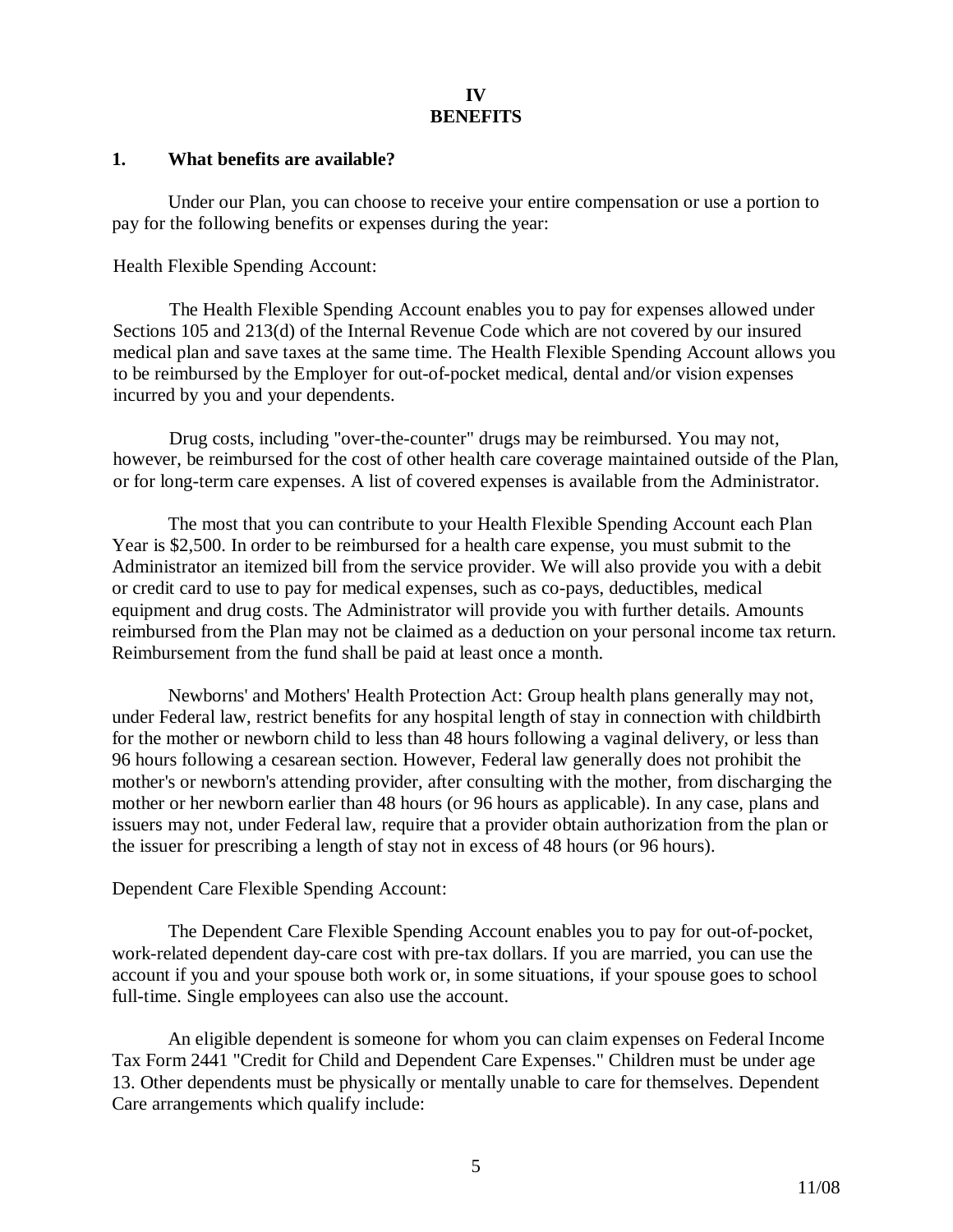(a) A Dependent (Day) Care Center, provided that if care is provided by the facility for more than six individuals, the facility complies with applicable state and local laws:

(b) An Educational Institution for pre-school children. For older children, only expenses for non-school care are eligible; and

(c) An "Individual" who provides care inside or outside your home: The "Individual" may not be a child of yours under age 19 or anyone you claim as a dependent for Federal tax purposes.

You should make sure that the dependent care expenses you are currently paying for qualify under our Plan. We will also provide you with a debit or credit card to use to pay for dependent care expenses. The Administrator will provide you with further details. The law places limits on the amount of money that can be paid to you in a calendar year from your Dependent Care Flexible Spending Account. Generally, your reimbursements may not exceed the lesser of: (a) \$5,000 (if you are married filing a joint return or you are head of a household) or \$2,500 (if you are married filing separate returns); (b) your taxable compensation; (c) your spouse's actual or deemed earned income (a spouse who is a full time student or incapable of caring for himself/herself has a monthly earned income of \$250 for one dependent or \$500 for two or more dependents). Also, in order to have the reimbursements made to you from this account be excludable from your income, you must provide a statement from the service provider including the name, address, and in most cases, the taxpayer identification number of the service provider on your tax form for the year, as well as the amount of such expense as proof that the expense has been incurred. In addition, Federal tax laws permit a tax credit for certain dependent care expenses you may be paying for even if you are not a Participant in this Plan. You may save more money if you take advantage of this tax credit rather than using the Dependent Care Flexible Spending Account under our Plan. Ask your tax adviser which is better for you.

#### Premium Expense Account:

A Premium Expense Account allows you to use tax-free dollars to pay for certain premium expenses under various insurance programs that we offer you. These premium expenses include:

-- Health care premiums under our insured group medical plan.

-- Other insurance coverage that we may provide.

Under our Plan, we will establish sub-accounts for you for each different type of insurance coverage that is available. Also, certain limits on the amount of coverage may apply.

The Administrator may terminate or modify Plan benefits at any time, subject to the provisions of any insurance contracts providing benefits described above. We will not be liable to you if an insurance company fails to provide any of the benefits described above. Also, your insurance will end when you leave employment, are no longer eligible under the terms of any insurance policies, or when insurance terminates.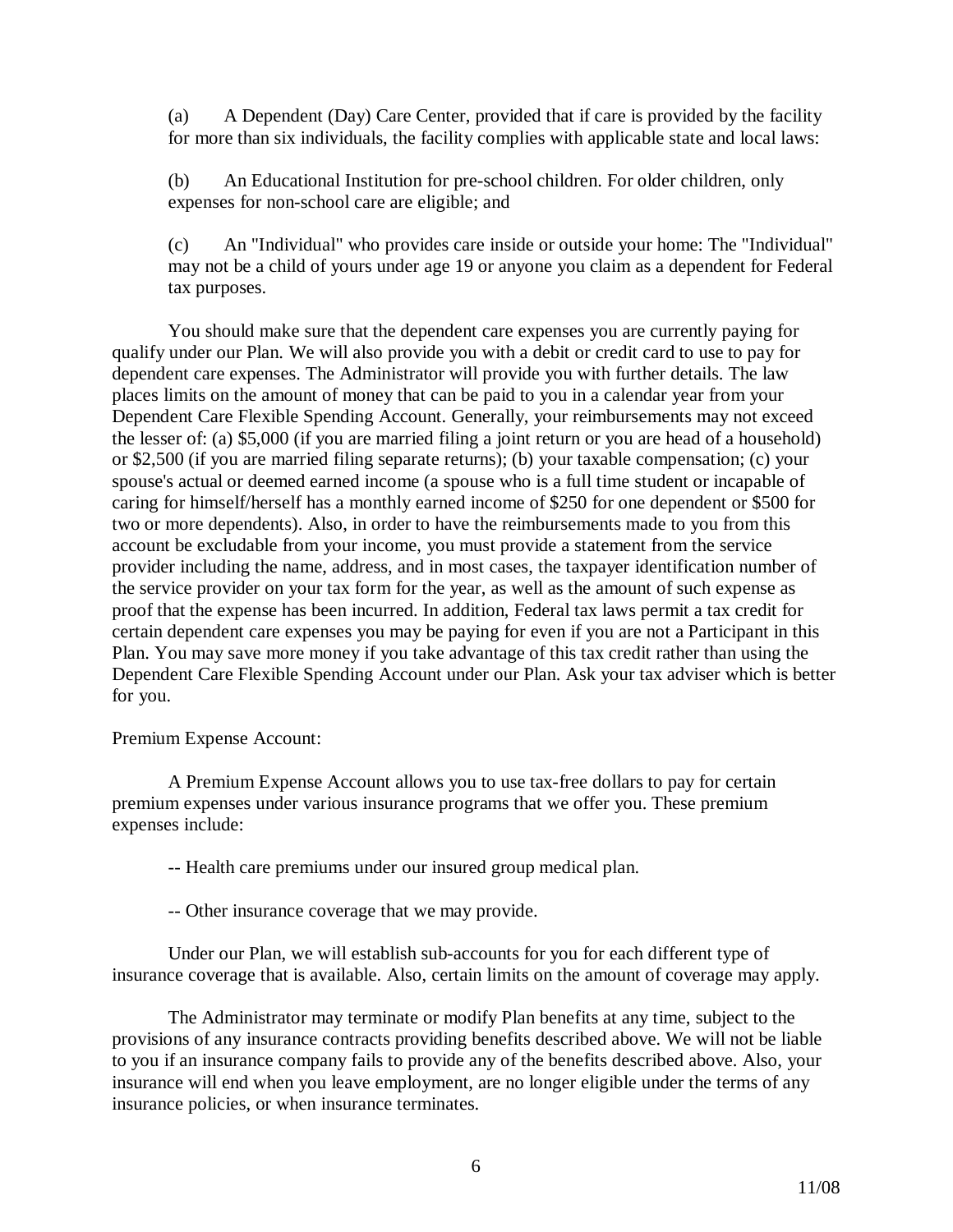Any benefits to be provided by insurance will be provided only after (1) you have provided the Administrator the necessary information to apply for insurance, and (2) the insurance is in effect for you.

# **V BENEFIT PAYMENTS**

#### **1. When will I receive payments from my accounts?**

During the course of the Plan Year, you may submit requests for reimbursement of expenses you have incurred. Expenses are considered "incurred" when the service is performed, not necessarily when it is paid for. The Administrator will provide you with acceptable forms for submitting these requests for reimbursement. If the request qualifies as a benefit or expense that the Plan has agreed to pay, you will receive a reimbursement payment soon thereafter. Remember, these reimbursements which are made from the Plan are generally not subject to federal income tax or withholding. Nor are they subject to Social Security taxes. Requests for payment of insured benefits should be made directly to the insurer. You will only be reimbursed from the Dependent Care Flexible Spending Account to the extent that there are sufficient funds in the Account to cover your request.

#### **2. What happens if I don't spend all Plan contributions during the Plan Year?**

Any monies left at the end of the Plan Year will be forfeited. Obviously, qualifying expenses that you incur late in the Plan Year for which you seek reimbursement after the end of such Plan Year will be paid first before any amount is forfeited. For the Health Flexible Spending Account, you must submit claims no later than 90 days after the end of the Plan Year. For the Dependent Care Flexible Spending Account, you must submit claims no later than 90 days after the end of the Plan Year. Because it is possible that you might forfeit amounts in the Plan if you do not fully use the contributions that have been made, it is important that you decide how much to place in each account carefully and conservatively. Remember, you must decide which benefits you want to contribute to and how much to place in each account before the Plan Year begins. You want to be as certain as you can that the amount you decide to place in each account will be used up entirely.

### **3. Family and Medical Leave Act (FMLA)**

If you take leave under the Family and Medical Leave Act, you may revoke or change your existing elections for health insurance and the Health Flexible Spending Account. If your coverage in these benefits terminates, due to your revocation of the benefit while on leave or due to your non-payment of contributions, you will be permitted to reinstate coverage for the remaining part of the Plan Year upon your return. For the Health Flexible Spending Account, you may continue your coverage or you may revoke your coverage and resume it when you return. You can resume your coverage at its original level and make payments for the time that you are on leave. For example, if you elect \$1,200 for the year and are out on leave for 3 months, then return and elect to resume your coverage at that level, your remaining payments will be increased to cover the difference from \$100 per month to \$150 per month. Alternatively your maximum amount will be reduced proportionately for the time that you were gone. For example, if you elect \$1,200 for the year and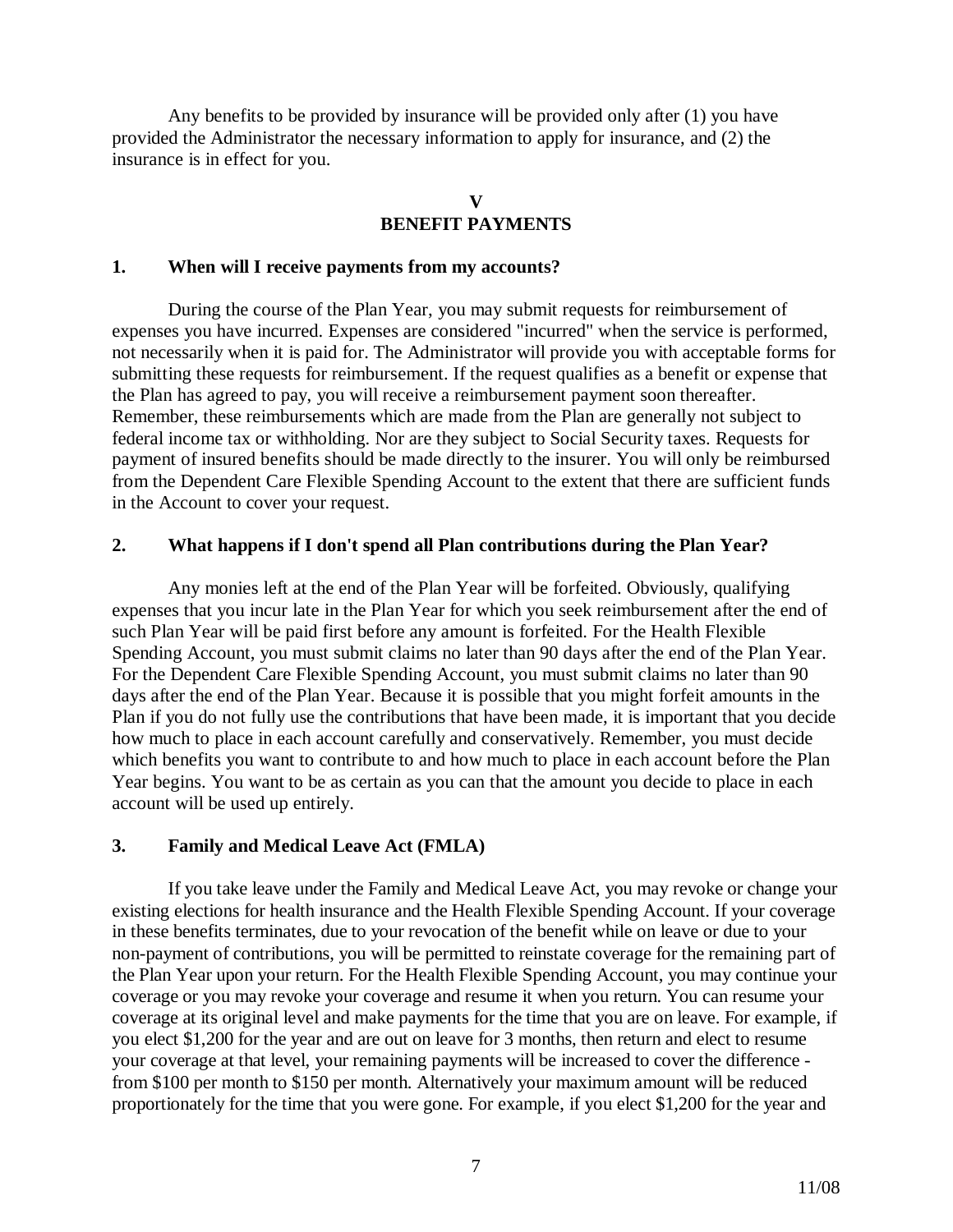are out on leave for 3 months, your amount will be reduced to \$900. The expenses you incur during the time you are not in the Health Flexible Spending Account are not reimbursable.

If you continue your coverage during your unpaid leave, you may pre-pay for the coverage, you may pay for your coverage on an after-tax basis while you are on leave, or you and your Employer may arrange a schedule for you to "catch up" your payments when you return.

## **4. Uniformed Services Employment and Reemployment Rights Act (USERRA)**

If you are going into or returning from military service, you may have special rights to health care coverage under your Health Flexible Spending Account under the Uniformed Services Employment and Reemployment Rights Act of 1994. These rights can include extended health care coverage. If you may be affected by this law, ask your Administrator for further details.

### **5. What happens if I terminate employment?**

If you terminate employment during the Plan Year, your right to benefits will be determined in the following manner:

(a) You will remain covered by insurance, but only for the period for which premiums have been paid prior to your termination of employment.

(b) You will still be able to request reimbursement for qualifying dependent care expenses from the balance remaining in your dependent care account at the time of termination of employment. However, no further salary redirection contributions will be made on your behalf after you terminate. You must submit claims within 30 days after termination.

(c) For health benefit coverage and Health Flexible Spending Account coverage on termination of employment, please see the Article entitled "Continuation Coverage Rights Under COBRA." Upon your termination of employment, your participation in the Health Flexible Spending Account will cease, and no further salary redirection contributions will be contributed on your behalf. However, you will be able to submit claims for health care expenses that were incurred before the end of the period for which payments to the Health Flexible Spending Account have already been made. Your further participation will be governed by "Continuation Coverage Rights Under COBRA."

### **6. Will my Social Security benefits be affected?**

Your Social Security benefits may be slightly reduced because when you receive tax-free benefits under our Plan, it reduces the amount of contributions that you make to the Federal Social Security system as well as our contribution to Social Security on your behalf.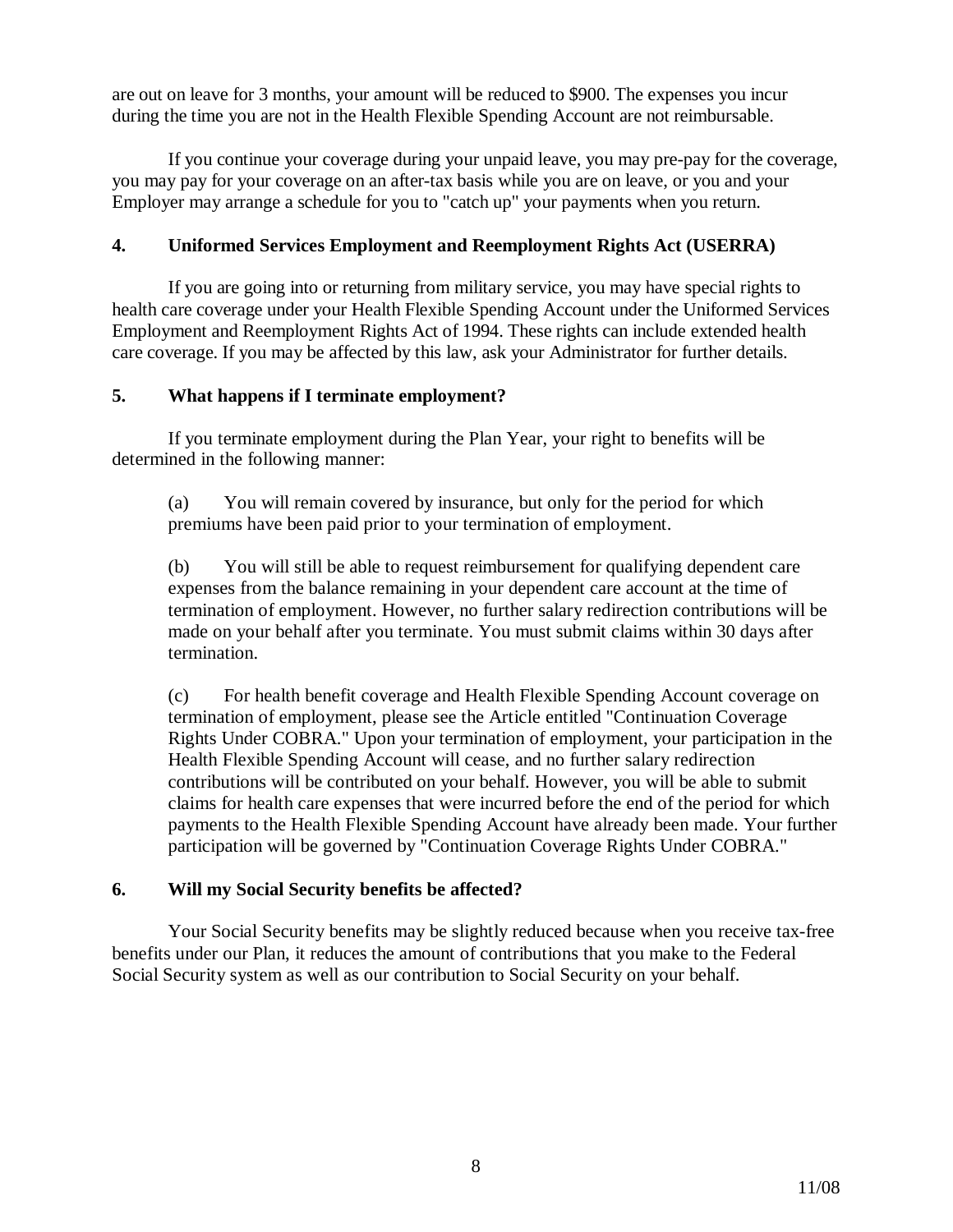#### **VI HIGHLY COMPENSATED AND KEY EMPLOYEES**

#### **1. Do limitations apply to highly compensated employees?**

Under the Internal Revenue Code, highly compensated employees and key employees generally are Participants who are officers, shareholders or highly paid. You will be notified by the Administrator each Plan Year whether you are a highly compensated employee or a key employee.

If you are within these categories, the amount of contributions and benefits for you may be limited so that the Plan as a whole does not unfairly favor those who are highly paid, their spouses or their dependents. Federal tax laws state that a plan will be considered to unfairly favor the key employees if they as a group receive more than 25% of all of the nontaxable benefits provided for under our Plan.

Plan experience will dictate whether contribution limitations on highly compensated employees or key employees will apply. You will be notified of these limitations if you are affected.

#### **VII PLAN ACCOUNTING**

#### **1. Periodic Statements**

The Administrator will provide you with a statement of your account periodically during the Plan Year that shows your account balance. It is important to read these statements carefully so you understand the balance remaining to pay for a benefit. Remember, you want to spend all the money you have designated for a particular benefit by the end of the Plan Year.

### **VIII GENERAL INFORMATION ABOUT OUR PLAN**

This Section contains certain general information which you may need to know about the Plan.

#### **1. General Plan Information**

County of Berrien Flexible Benefits Plan is the name of the Plan.

Your Employer has assigned Plan Number 501 to your Plan.

The provisions of the Plan become effective on January 1, 2009, which is called the Effective Date of the Plan.

Your Plan's records are maintained on a twelve-month period of time. This is known as the Plan Year. The Plan Year begins on January 1 and ends on December 31.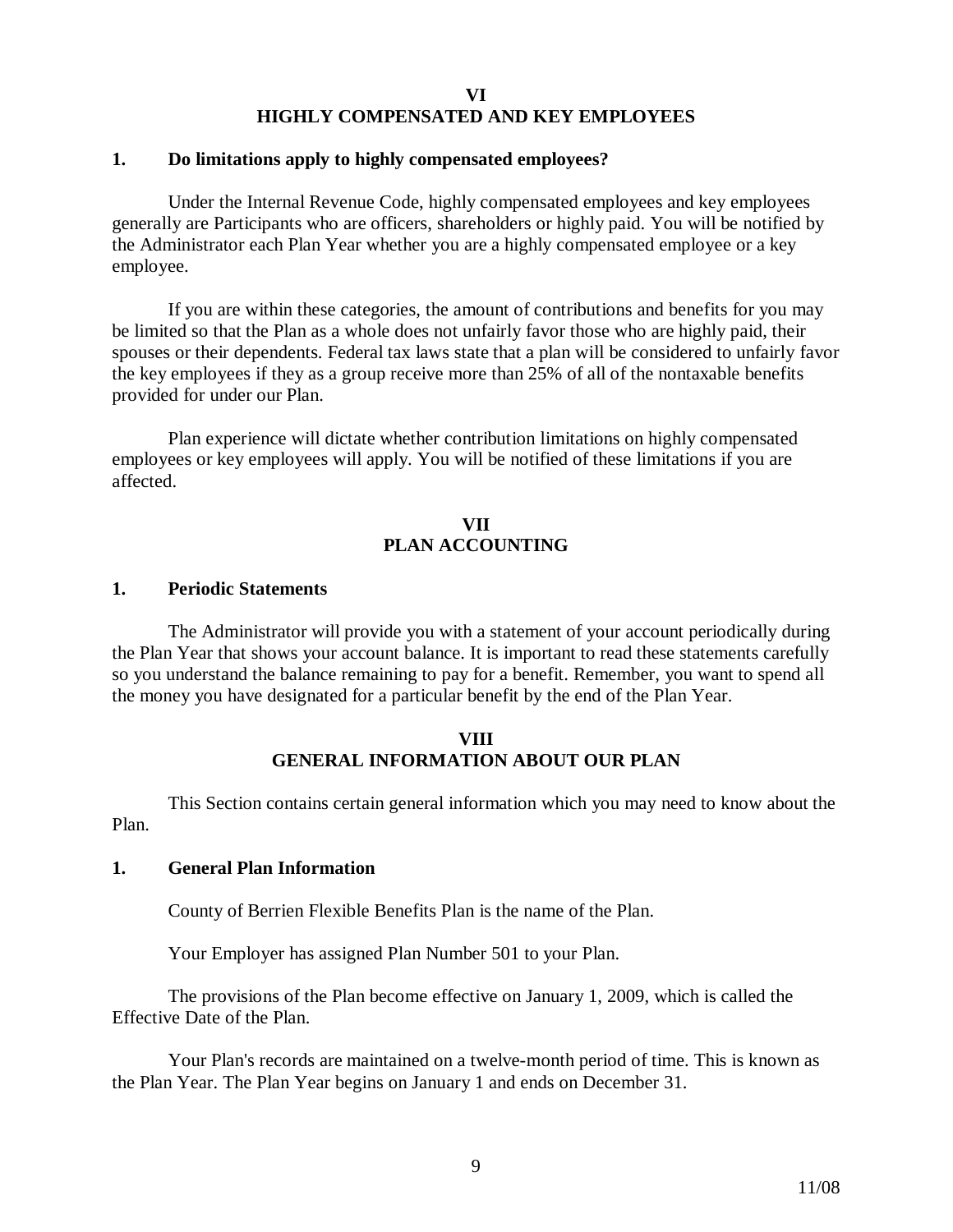### **2. Employer Information**

Your Employer's name, address, and identification number are:

County of Berrien 701 Main Street St. Joseph, Michigan 49085 38-6000191

### **3. Plan Administrator Information**

The name, address and business telephone number of your Plan's Administrator are:

County of Berrien 701 Main Street St. Joseph, Michigan 49085 269.983.7111

The Administrator keeps the records for the Plan and is responsible for the administration of the Plan. The Administrator will also answer any questions you may have about our Plan. You may contact the Administrator for any further information about the Plan.

#### **4. Service of Legal Process**

The name and address of the Plan's agent for service of legal process are:

County of Berrien 701 Main Street St. Joseph, Michigan 49085

# **5. Type of Administration**

The type of Administration is Employer Administration.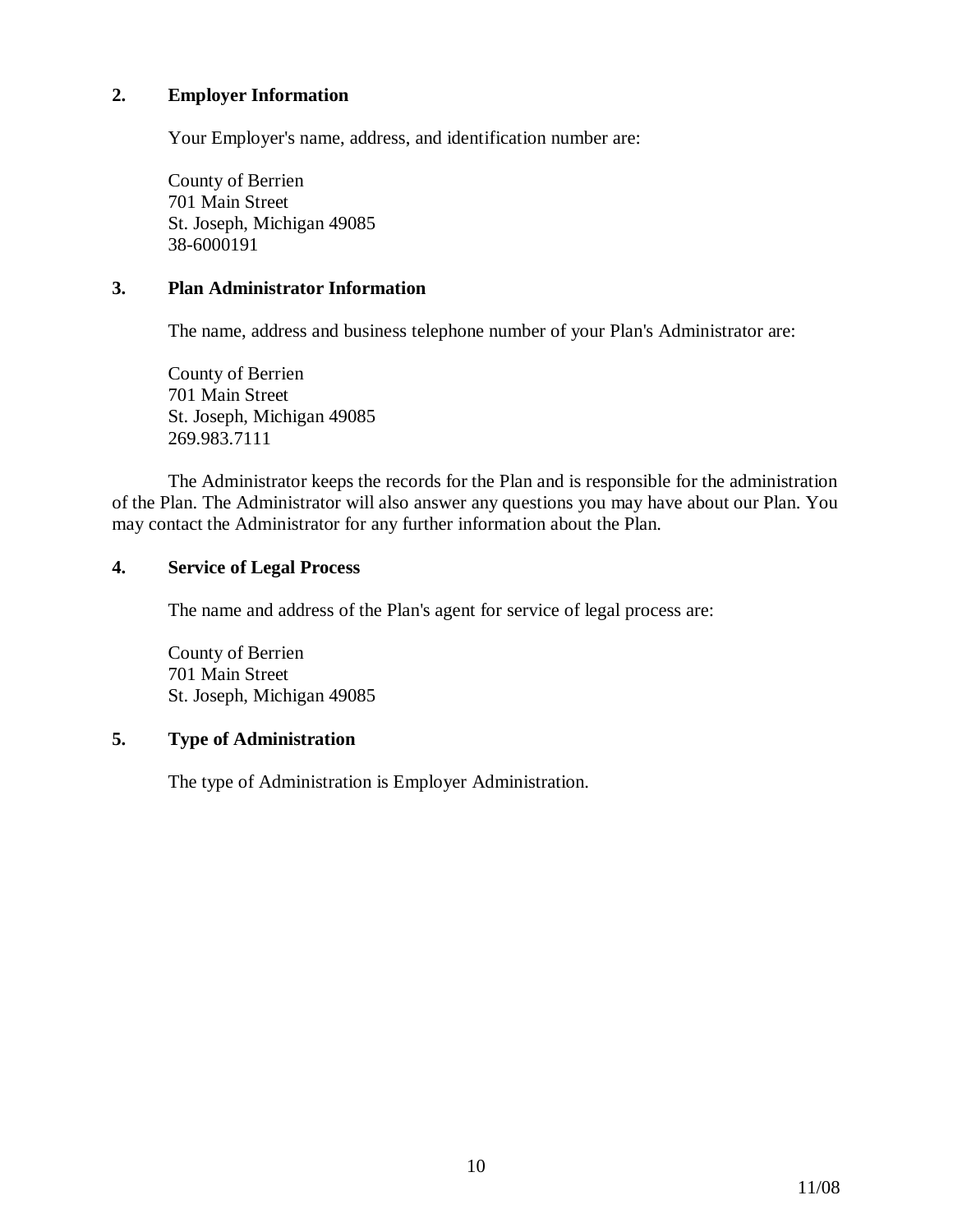**6. Claims Submission** 

Claims for expenses should be submitted to:

MHM Resources LLC PO Box 14054 Lexington, KY 40512

## **IX ADDITIONAL PLAN INFORMATION**

#### **1. Claims Process**

You should submit all reimbursement claims during the Plan Year. For the Health Flexible Spending Account, you must submit claims no later than 90 days after the end of the Plan Year. However, if you terminate employment during the Plan Year, you must submit your Health Flexible Spending Account claims within 30 days after your termination of employment. For the Dependent Care Flexible Spending Account, you must submit claims no later than 90 days after the end of the Plan Year. However, if you terminate employment during the Plan Year, you must submit your Dependent Care Flexible Spending Account claims within 30 days after your termination of employment. Any claims submitted after that time will not be considered.

Claims that are insured will be handled in accordance with procedures contained in the insurance policies. All other general requests should be directed to the Administrator of our Plan. If a dependent care or medical expense claim under the Plan is denied in whole or in part, you or your beneficiary will receive written notification. The notification will include the reasons for the denial, with reference to the specific provisions of the Plan on which the denial was based, a description of any additional information needed to process the claim and an explanation of the claims review procedure. Within 60 days after denial, you or your beneficiary may submit a written request for reconsideration of the denial to the Administrator.

Any such request should be accompanied by documents or records in support of your appeal. You or your beneficiary may review pertinent documents and submit issues and comments in writing. The Administrator will review the claim and provide, within 60 days, a written response to the appeal. (This period may be extended an additional 60 days under certain circumstances.) In this response, the Administrator will explain the reason for the decision, with specific reference to the provisions of the Plan on which the decision is based. The Administrator has the exclusive right to interpret the appropriate plan provisions. Decisions of the Administrator are conclusive and binding.

# **X CONTINUATION COVERAGE RIGHTS UNDER COBRA**

Under federal law, the Consolidated Omnibus Budget Reconciliation Act of 1985 (COBRA), certain employees and their families covered under health benefits under this Plan will be entitled to the opportunity to elect a temporary extension of health coverage (called "COBRA continuation coverage") where coverage under the Plan would otherwise end. This notice is intended to inform Plan Participants and beneficiaries, in summary fashion, of their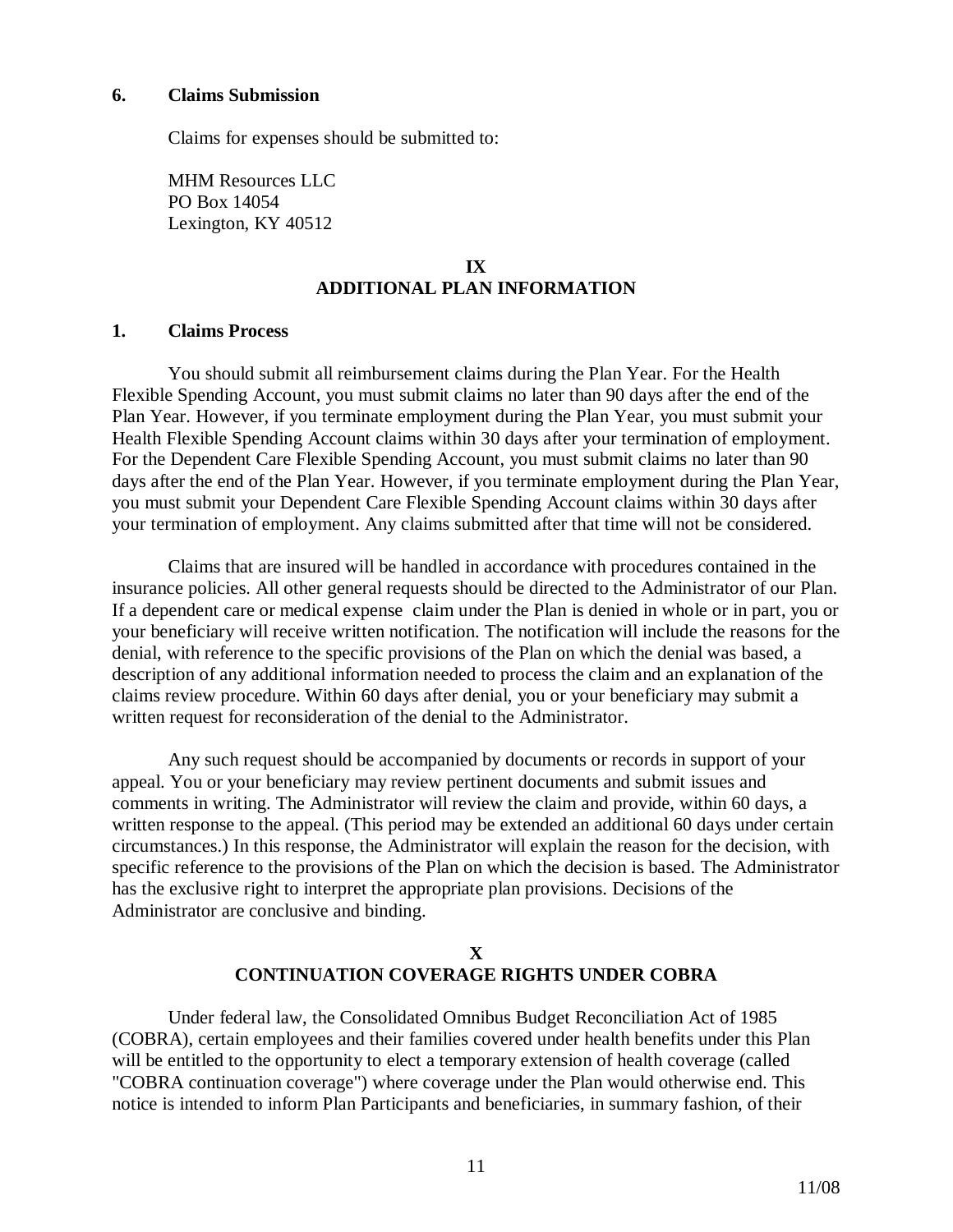rights and obligations under the continuation coverage provisions of COBRA, as amended and reflected in final and proposed regulations published by the Department of the Treasury. This notice is intended to reflect the law and does not grant or take away any rights under the law.

The Plan Administrator or its designee is responsible for administering COBRA continuation coverage. Complete instructions on COBRA, as well as election forms and other information, will be provided by the Plan Administrator or its designee to Plan Participants who become Qualified Beneficiaries under COBRA. While the Plan itself is not a group health plan, it does provide health benefits. Whenever "Plan" is used in this section, it means any of the health benefits under this Plan including the Health Flexible Spending Account.

### **1. What is COBRA continuation coverage?**

COBRA continuation coverage is the temporary extension of group health plan coverage that must be offered to certain Plan Participants and their eligible family members (called "Qualified Beneficiaries") at group rates. The right to COBRA continuation coverage is triggered by the occurrence of a life event that results in the loss of coverage under the terms of the Plan (the "Qualifying Event"). The coverage must be identical to the coverage that the Qualified Beneficiary had immediately before the Qualifying Event, or if the coverage has been changed, the coverage must be identical to the coverage provided to similarly situated active employees who have not experienced a Qualifying Event (in other words, similarly situated non-COBRA beneficiaries).

# **2. Who can become a Qualified Beneficiary?**

In general, a Qualified Beneficiary can be:

(a) Any individual who, on the day before a Qualifying Event, is covered under a Plan by virtue of being on that day either a covered Employee, the Spouse of a covered Employee, or a Dependent child of a covered Employee. If, however, an individual who otherwise qualifies as a Qualified Beneficiary is denied or not offered coverage under the Plan under circumstances in which the denial or failure to offer constitutes a violation of applicable law, then the individual will be considered to have had the coverage and will be considered a Qualified Beneficiary if that individual experiences a Qualifying Event.

(b) Any child who is born to or placed for adoption with a covered Employee during a period of COBRA continuation coverage, and any individual who is covered by the Plan as an alternate recipient under a qualified medical support order. If, however, an individual who otherwise qualifies as a Qualified Beneficiary is denied or not offered coverage under the Plan under circumstances in which the denial or failure to offer constitutes a violation of applicable law, then the individual will be considered to have had the coverage and will be considered a Qualified Beneficiary if that individual experiences a Qualifying Event.

The term "covered Employee" includes any individual who is provided coverage under the Plan due to his or her performance of services for the employer sponsoring the Plan. However, this provision does not establish eligibility of these individuals. Eligibility for Plan coverage shall be determined in accordance with Plan Eligibility provisions.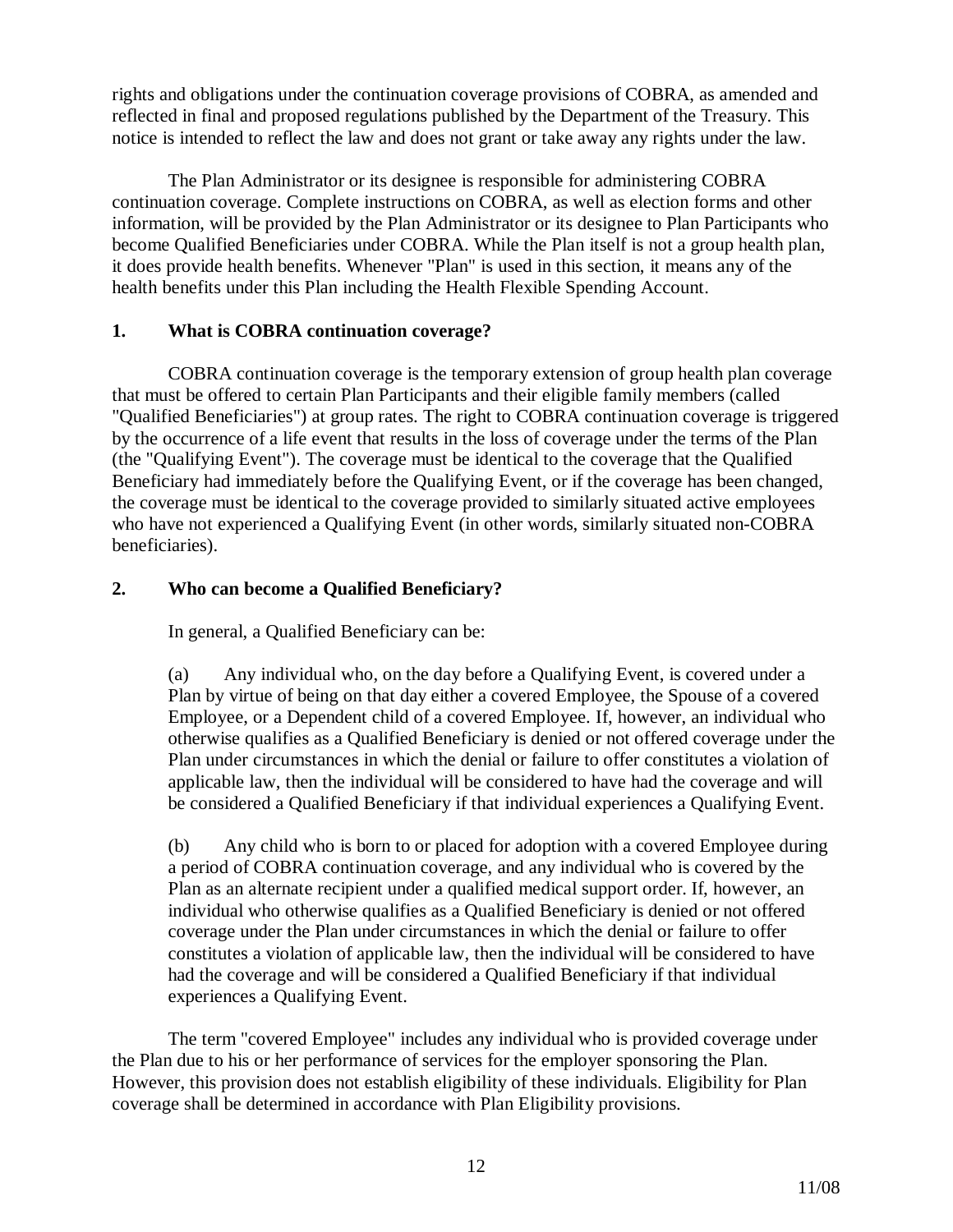An individual is not a Qualified Beneficiary if the individual's status as a covered Employee is attributable to a period in which the individual was a nonresident alien who received from the individual's Employer no earned income that constituted income from sources within the United States. If, on account of the preceding reason, an individual is not a Qualified Beneficiary, then a Spouse or Dependent child of the individual will also not be considered a Qualified Beneficiary by virtue of the relationship to the individual. A domestic partner is not a Qualified Beneficiary.

Each Qualified Beneficiary (including a child who is born to or placed for adoption with a covered Employee during a period of COBRA continuation coverage) must be offered the opportunity to make an independent election to receive COBRA continuation coverage.

#### **3. What is a Qualifying Event?**

A Qualifying Event is any of the following if the Plan provided that the Plan participant would lose coverage (i.e., cease to be covered under the same terms and conditions as in effect immediately before the Qualifying Event) in the absence of COBRA continuation coverage:

(a) The death of a covered Employee.

(b) The termination (other than by reason of the Employee's gross misconduct), or reduction of hours, of a covered Employee's employment.

(c) The divorce or legal separation of a covered Employee from the Employee's Spouse. If the Employee reduces or eliminates the Employee's Spouse's Plan coverage in anticipation of a divorce or legal separation, and a divorce or legal separation later occurs, then the divorce or legal separation may be considered a Qualifying Event even though the Spouse's coverage was reduced or eliminated before the divorce or legal separation.

(d) A covered Employee's enrollment in any part of the Medicare program.

(e) A Dependent child's ceasing to satisfy the Plan's requirements for a Dependent child (for example, attainment of the maximum age for dependency under the Plan).

If the Qualifying Event causes the covered Employee, or the covered Spouse or a Dependent child of the covered Employee, to cease to be covered under the Plan under the same terms and conditions as in effect immediately before the Qualifying Event, the persons losing such coverage become Qualified Beneficiaries under COBRA if all the other conditions of COBRA are also met. For example, any increase in contribution that must be paid by a covered Employee, or the Spouse, or a Dependent child of the covered Employee, for coverage under the Plan that results from the occurrence of one of the events listed above is a loss of coverage.

The taking of leave under the Family and Medical Leave Act of 1993 ("FMLA") does not constitute a Qualifying Event. A Qualifying Event will occur, however, if an Employee does not return to employment at the end of the FMLA leave and all other COBRA continuation coverage conditions are present. If a Qualifying Event occurs, it occurs on the last day of FMLA leave and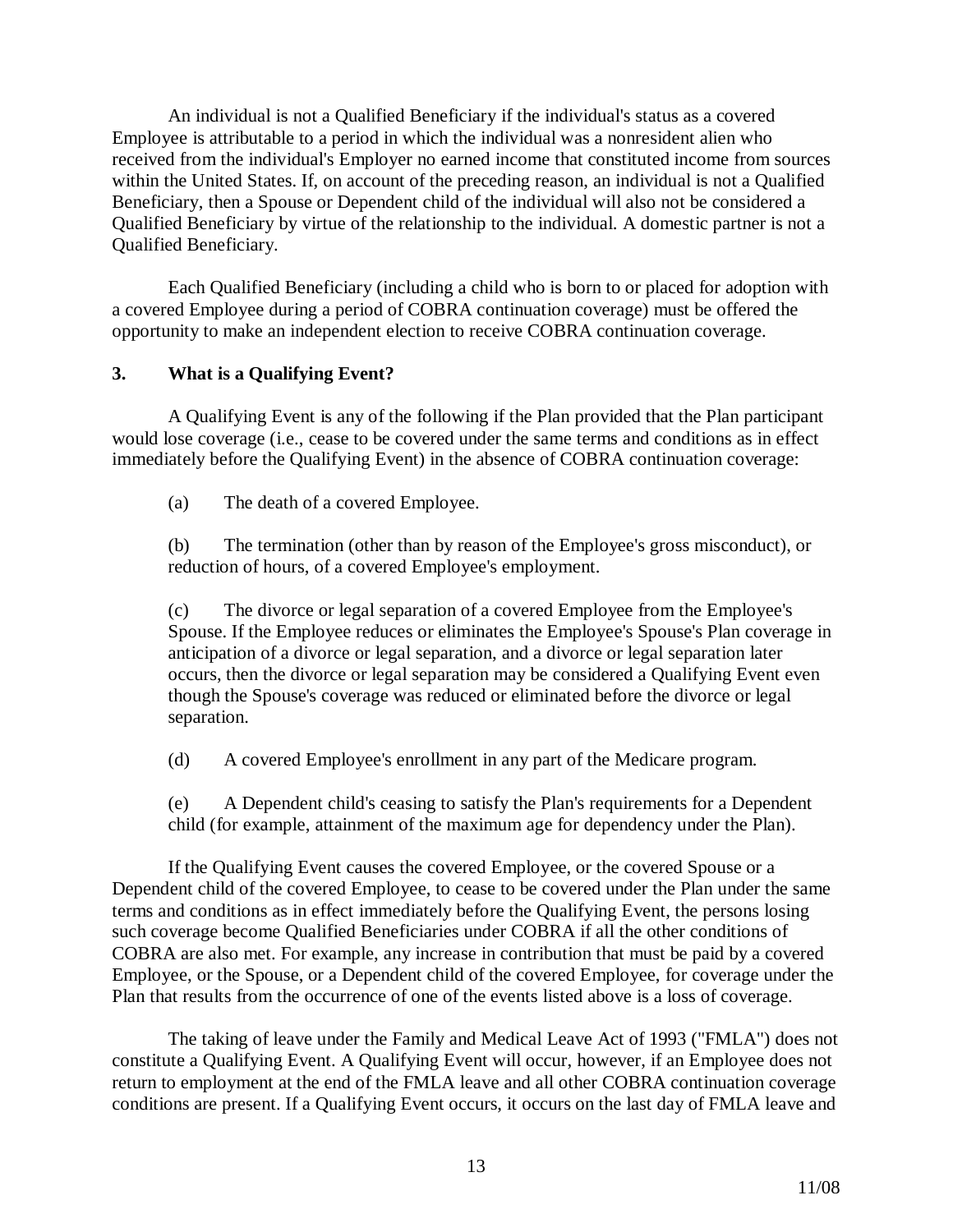the applicable maximum coverage period is measured from this date (unless coverage is lost at a later date and the Plan provides for the extension of the required periods, in which case the maximum coverage date is measured from the date when the coverage is lost.) Note that the covered Employee and family members will be entitled to COBRA continuation coverage even if they failed to pay the employee portion of premiums for coverage under the Plan during the FMLA leave.

## **4. What factors should be considered when determining to elect COBRA continuation coverage?**

You should take into account that a failure to continue your group health coverage will affect your rights under federal law. First, you can lose the right to avoid having pre-existing condition exclusions applied by other group health plans if there is more than a 63-day gap in health coverage and election of COBRA continuation coverage may help you avoid such a gap. Second, if you do not elect COBRA continuation coverage and pay the appropriate premiums for the maximum time available to you, you will lose the right to convert to an individual health insurance policy, which does not impose such pre-existing condition exclusions. Finally, you should take into account that you have special enrollment rights under federal law (HIPAA). You have the right to request special enrollment in another group health plan for which you are otherwise eligible (such as a plan sponsored by your Spouse's employer) within 30 days after Plan coverage ends due to a Qualifying Event listed above. You will also have the same special right at the end of COBRA continuation coverage if you get COBRA continuation coverage for the maximum time available to you.

### **5. What is the procedure for obtaining COBRA continuation coverage?**

The Plan has conditioned the availability of COBRA continuation coverage upon the timely election of such coverage. An election is timely if it is made during the election period.

### **6. What is the election period and how long must it last?**

The election period is the time period within which the Qualified Beneficiary must elect COBRA continuation coverage under the Plan. The election period must begin not later than the date the Qualified Beneficiary would lose coverage on account of the Qualifying Event and ends 60 days after the later of the date the Qualified Beneficiary would lose coverage on account of the Qualifying Event or the date notice is provided to the Qualified Beneficiary of her or his right to elect COBRA continuation coverage. If coverage is not elected within the 60 day period, all rights to elect COBRA continuation coverage are forfeited.

Note: If a covered Employee who has been terminated or experienced a reduction of hours qualifies for a trade readjustment allowance or alternative trade adjustment assistance under a federal law called the Trade Act of 2002, and the employee and his or her covered dependents have not elected COBRA coverage within the normal election period, a second opportunity to elect COBRA coverage will be made available for themselves and certain family members, but only within a limited period of 60 days or less and only during the six months immediately after their group health plan coverage ended. Any person who qualifies or thinks that he or she and/or his or her family members may qualify for assistance under this special provision should contact the Plan Administrator or its designee for further information.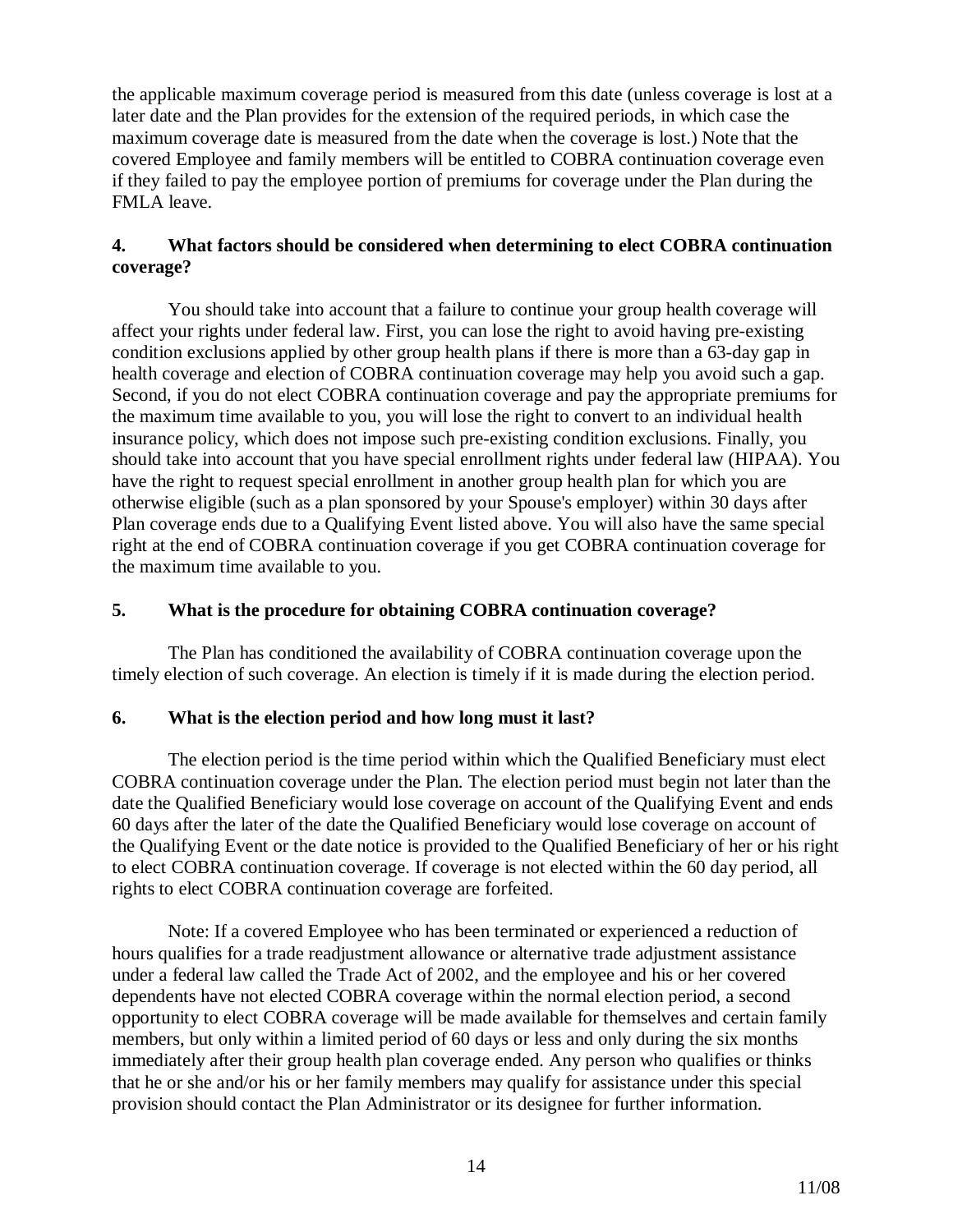The Trade Act of 2002 also created a new tax credit for certain TAA-eligible individuals and for certain retired employees who are receiving pension payments from the Pension Benefit Guaranty Corporation (PBGC) (eligible individuals). Under the new tax provisions, eligible individuals can either take a tax credit or get advance payment of 65% of premiums paid for qualified health insurance, including continuation coverage. If you have questions about these new tax provisions, you may call the Health Coverage Tax Credit Consumer Contact Center tollfree at 1-866-628-4282. TTD/TTY callers may call toll-free at 1-866-626-4282. More information about the Trade Act is also available at www.doleta.gov/tradeact.

### **7. Is a covered Employee or Qualified Beneficiary responsible for informing the Plan Administrator of the occurrence of a Qualifying Event?**

The Plan will offer COBRA continuation coverage to Qualified Beneficiaries only after the Plan Administrator or its designee has been timely notified that a Qualifying Event has occurred. The Employer (if the Employer is not the Plan Administrator) will notify the Plan Administrator or its designee of the Qualifying Event within 30 days following the date coverage ends when the Qualifying Event is:

- (a) the end of employment or reduction of hours of employment,
- (b) death of the employee,
- (c) commencement of a proceeding in bankruptcy with respect to the Employer, or
- (d) enrollment of the employee in any part of Medicare.

#### **IMPORTANT:**

**For the other Qualifying Events (divorce or legal separation of the employee and spouse or a dependent child's losing eligibility for coverage as a dependent child), you or someone on your behalf must notify the Plan Administrator or its designee in writing within 60 days after the Qualifying Event occurs, using the procedures specified below. If these procedures are not followed or if the notice is not provided in writing to the Plan Administrator or its designee during the 60-day notice period, any spouse or dependent child who loses coverage will not be offered the option to elect continuation coverage. You must send this notice to the Plan Administrator or its designee.** 

### *NOTICE PROCEDURES:*

Any notice that you provide must be *in writing*. Oral notice, including notice by telephone, is not acceptable. You must mail, fax or hand-deliver your notice to the person, department or firm listed below, at the following address:

> County of Berrien 701 Main Street St. Joseph, Michigan 49085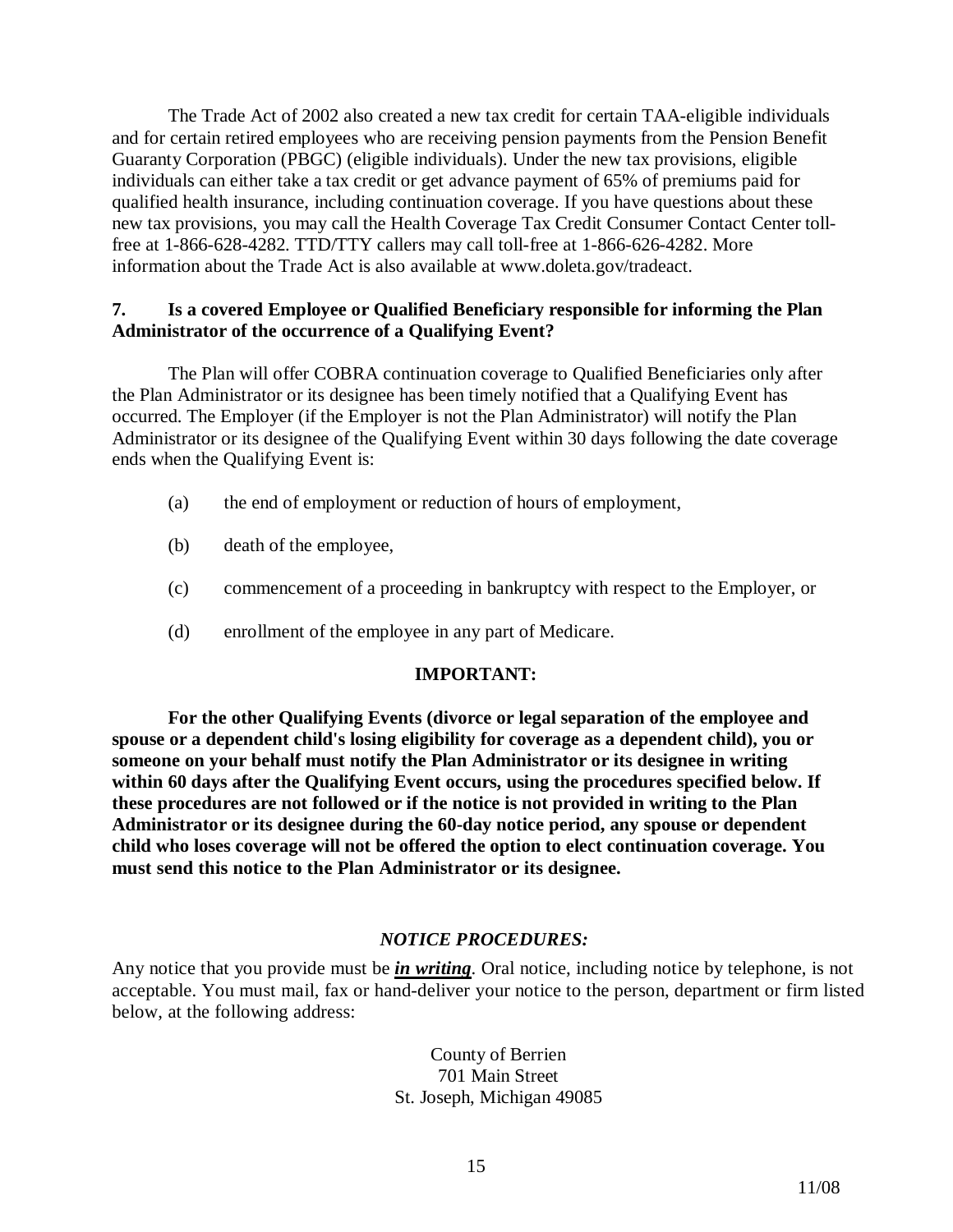If mailed, your notice must be postmarked no later than the last day of the required notice period. Any notice you provide must state:

- the **name of the plan or plans** under which you lost or are losing coverage,
- the **name and address of the employee** covered under the plan,
- the **name(s) and address(es) of the Qualified Beneficiary(ies)**, and
- the **Qualifying Event** and the **date** it happened.

### If the Qualifying Event is a **divorce or legal separation**, your notice must include **a copy of the divorce decree or the legal separation agreement**.

Be aware that there are other notice requirements in other contexts, for example, in order to qualify for a disability extension.

Once the Plan Administrator or its designee receives *timely notice* that a Qualifying Event has occurred, COBRA continuation coverage will be offered to each of the qualified beneficiaries. Each Qualified Beneficiary will have an independent right to elect COBRA continuation coverage. Covered employees may elect COBRA continuation coverage for their spouses, and parents may elect COBRA continuation coverage on behalf of their children. For each Qualified Beneficiary who elects COBRA continuation coverage, COBRA continuation coverage will begin on the date that plan coverage would otherwise have been lost. If you or your spouse or dependent children do not elect continuation coverage within the 60-day election period described above, the right to elect continuation coverage will be lost.

# **8. Is a waiver before the end of the election period effective to end a Qualified Beneficiary's election rights?**

If, during the election period, a Qualified Beneficiary waives COBRA continuation coverage, the waiver can be revoked at any time before the end of the election period. Revocation of the waiver is an election of COBRA continuation coverage. However, if a waiver is later revoked, coverage need not be provided retroactively (that is, from the date of the loss of coverage until the waiver is revoked). Waivers and revocations of waivers are considered made on the date they are sent to the Plan Administrator or its designee, as applicable.

# **9. Is COBRA coverage available if a Qualified Beneficiary has other group health plan coverage or Medicare?**

Qualified Beneficiaries who are entitled to elect COBRA continuation coverage may do so even if they are covered under another group health plan or are entitled to Medicare benefits on or before the date on which COBRA is elected. However, a Qualified Beneficiary's COBRA coverage will terminate automatically if, after electing COBRA, he or she becomes entitled to Medicare or becomes covered under other group health plan coverage (but only after any applicable preexisting condition exclusions of that other plan have been exhausted or satisfied).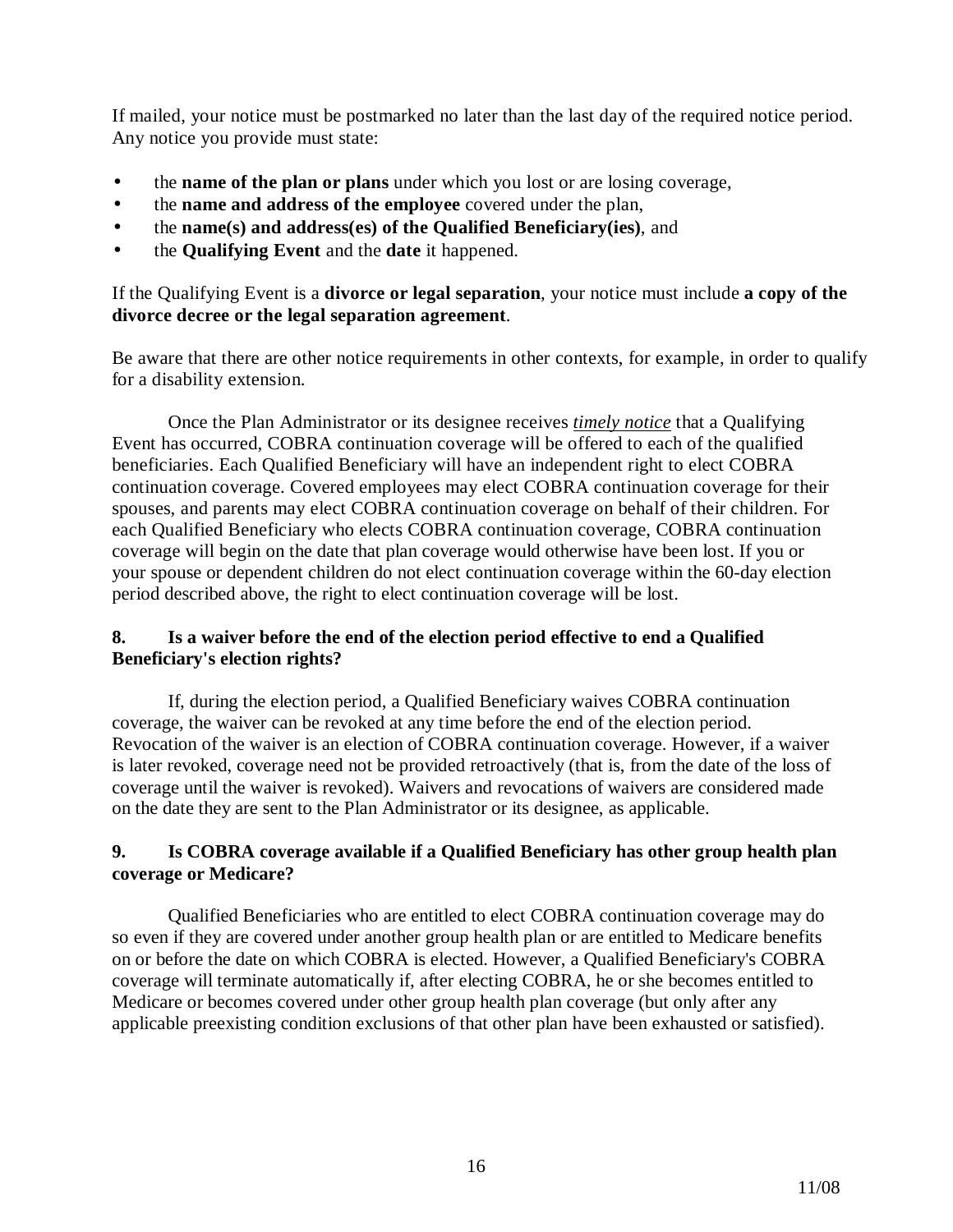### **10. When may a Qualified Beneficiary's COBRA continuation coverage be terminated?**

During the election period, a Qualified Beneficiary may waive COBRA continuation coverage. Except for an interruption of coverage in connection with a waiver, COBRA continuation coverage that has been elected for a Qualified Beneficiary must extend for at least the period beginning on the date of the Qualifying Event and ending not before the earliest of the following dates:

(a) The last day of the applicable maximum coverage period.

(b) The first day for which Timely Payment is not made to the Plan with respect to the Qualified Beneficiary.

(c) The date upon which the Employer ceases to provide any group health plan (including a successor plan) to any employee.

(d) The date, after the date of the election, that the Qualified Beneficiary first becomes covered under any other Plan that does not contain any exclusion or limitation with respect to any pre-existing condition, other than such an exclusion or limitation that does not apply to, or is satisfied by, the Qualified Beneficiary.

(e) The date, after the date of the election, that the Qualified Beneficiary first enrolls in the Medicare program (either part A or part B, whichever occurs earlier).

(f) In the case of a Qualified Beneficiary entitled to a disability extension, the later of:

(1) (i) 29 months after the date of the Qualifying Event, or (ii) the first day of the month that is more than 30 days after the date of a final determination under Title II or XVI of the Social Security Act that the disabled Qualified Beneficiary whose disability resulted in the Qualified Beneficiary's entitlement to the disability extension is no longer disabled, whichever is earlier; or

(2) the end of the maximum coverage period that applies to the Qualified Beneficiary without regard to the disability extension.

The Plan can terminate for cause the coverage of a Qualified Beneficiary on the same basis that the Plan terminates for cause the coverage of similarly situated non-COBRA beneficiaries, for example, for the submission of a fraudulent claim.

In the case of an individual who is not a Qualified Beneficiary and who is receiving coverage under the Plan solely because of the individual's relationship to a Qualified Beneficiary, if the Plan's obligation to make COBRA continuation coverage available to the Qualified Beneficiary ceases, the Plan is not obligated to make coverage available to the individual who is not a Qualified Beneficiary.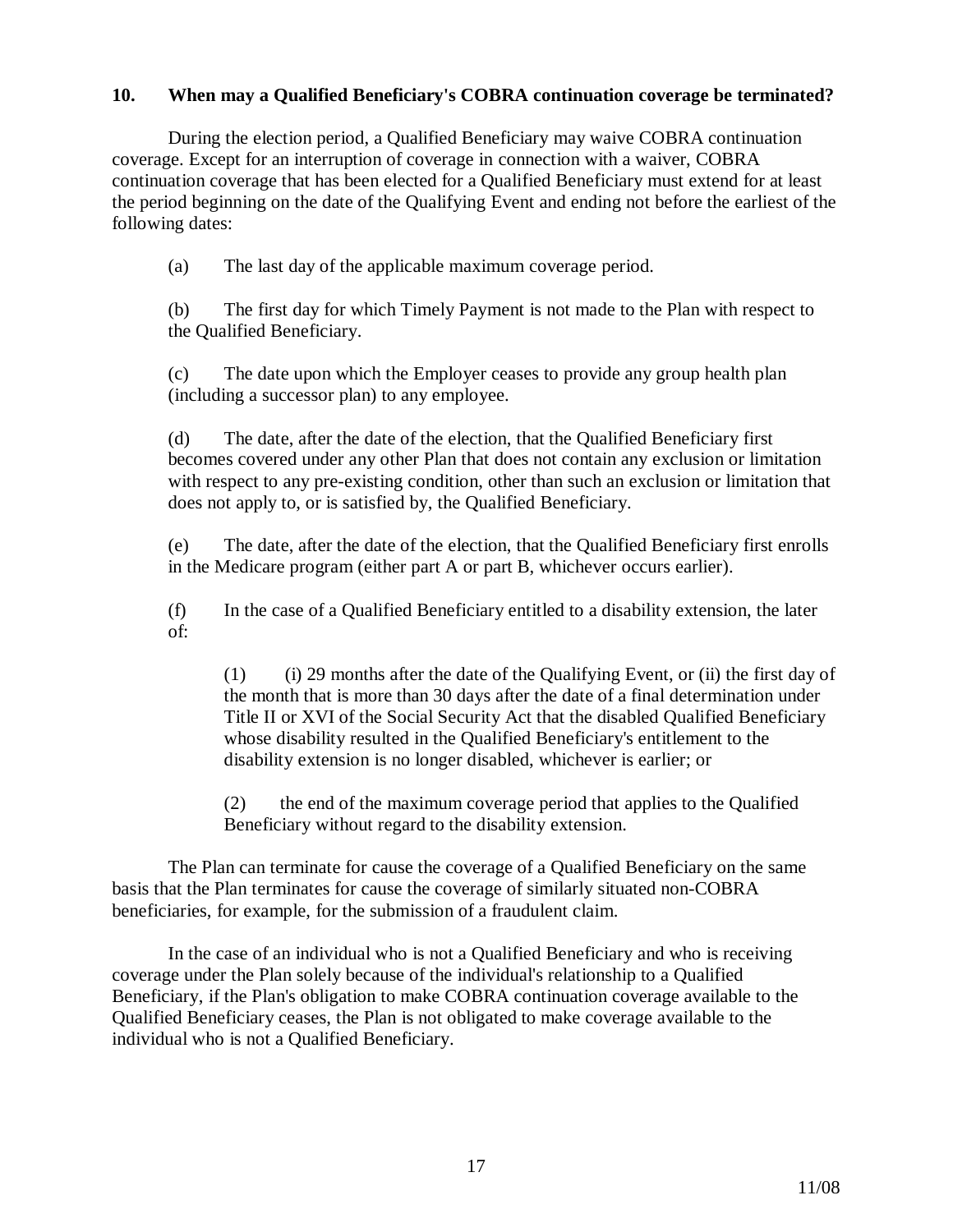## **11. What are the maximum coverage periods for COBRA continuation coverage?**

The maximum coverage periods are based on the type of the Qualifying Event and the status of the Qualified Beneficiary, as shown below.

(a) In the case of a Qualifying Event that is a termination of employment or reduction of hours of employment, the maximum coverage period ends 18 months after the Qualifying Event if there is not a disability extension and 29 months after the Qualifying Event if there is a disability extension.

(b) In the case of a covered Employee's enrollment in the Medicare program before experiencing a Qualifying Event that is a termination of employment or reduction of hours of employment, the maximum coverage period for Qualified Beneficiaries other than the covered Employee ends on the later of:

(1) 36 months after the date the covered Employee becomes enrolled in the Medicare program; or

(2) 18 months (or 29 months, if there is a disability extension) after the date of the covered Employee's termination of employment or reduction of hours of employment.

(c) In the case of a Qualified Beneficiary who is a child born to or placed for adoption with a covered Employee during a period of COBRA continuation coverage, the maximum coverage period is the maximum coverage period applicable to the Qualifying Event giving rise to the period of COBRA continuation coverage during which the child was born or placed for adoption.

(d) In the case of any other Qualifying Event than that described above, the maximum coverage period ends 36 months after the Qualifying Event.

### **12. Under what circumstances can the maximum coverage period be expanded?**

If a Qualifying Event that gives rise to an 18-month or 29-month maximum coverage period is followed, within that 18- or 29-month period, by a second Qualifying Event that gives rise to a 36-months maximum coverage period, the original period is expanded to 36 months, but only for individuals who are Qualified Beneficiaries at the time of and with respect to both Qualifying Events. In no circumstance can the COBRA maximum coverage period be expanded to more than 36 months after the date of the first Qualifying Event. The Plan Administrator must be notified of the second qualifying event within 60 days of the second qualifying event. This notice must be sent to the Plan Administrator or its designee in accordance with the procedures above.

### **13. How does a Qualified Beneficiary become entitled to a disability extension?**

A disability extension will be granted if an individual (whether or not the covered Employee) who is a Qualified Beneficiary in connection with the Qualifying Event that is a termination or reduction of hours of a covered Employee's employment, is determined under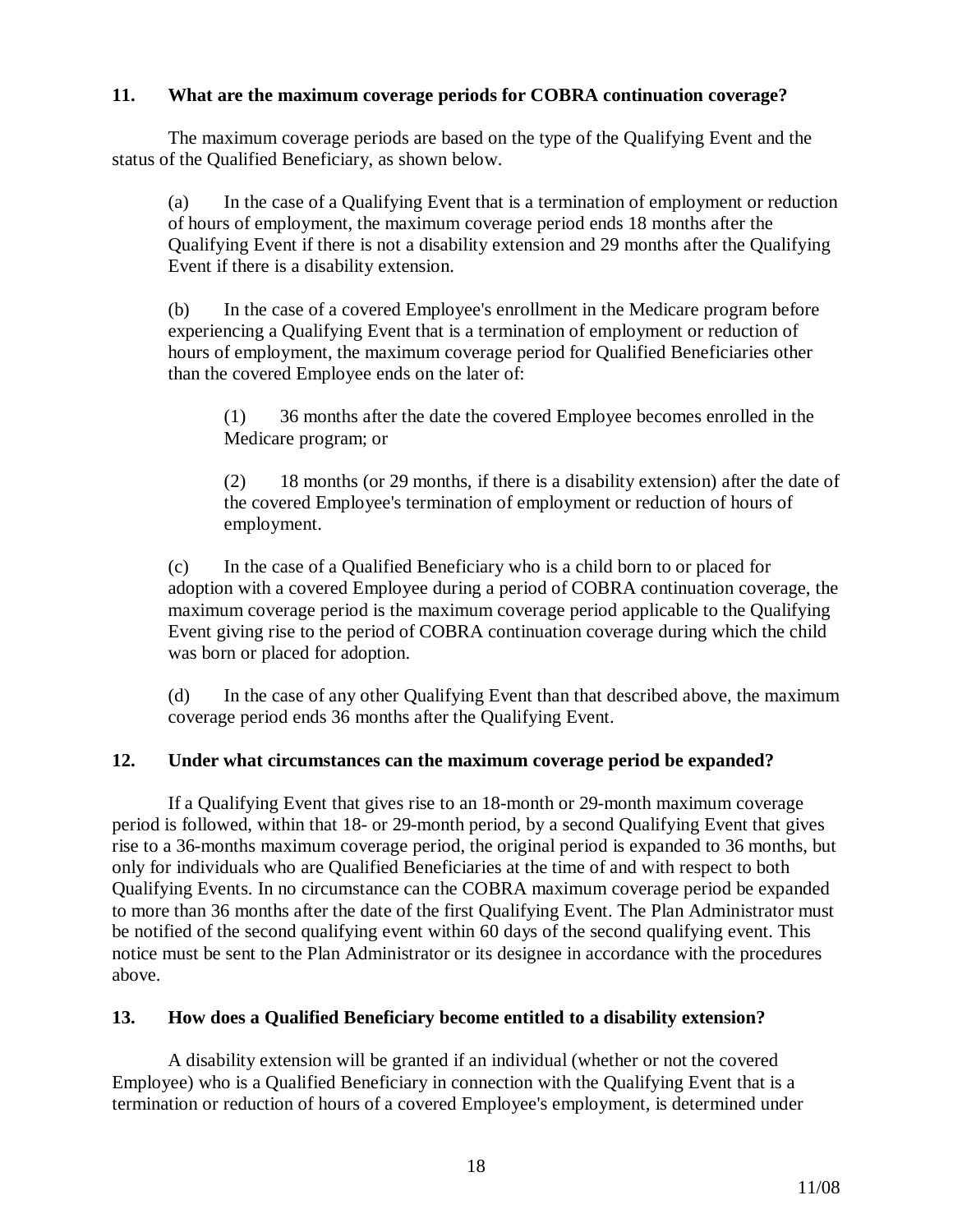Title II or XVI of the Social Security Act to have been disabled at any time during the first 60 days of COBRA continuation coverage. To qualify for the disability extension, the Qualified Beneficiary must also provide the Plan Administrator with notice of the disability determination on a date that is both within 60 days after the date of the determination and before the end of the original 18-month maximum coverage. This notice must be sent to the Plan Administrator or its designee in accordance with the procedures above.

### **14. Does the Plan require payment for COBRA continuation coverage?**

For any period of COBRA continuation coverage under the Plan, Qualified Beneficiaries who elect COBRA continuation coverage may be required to pay up to 102% of the applicable premium and up to 150% of the applicable premium for any expanded period of COBRA continuation coverage covering a disabled Qualified Beneficiary due to a disability extension. Your Plan Administrator will inform you of the cost. The Plan will terminate a Qualified Beneficiary's COBRA continuation coverage as of the first day of any period for which timely payment is not made.

### **15. Must the Plan allow payment for COBRA continuation coverage to be made in monthly installments?**

Yes. The Plan is also permitted to allow for payment at other intervals.

# **16. What is Timely Payment for COBRA continuation coverage?**

Timely Payment means a payment made no later than 30 days after the first day of the coverage period. Payment that is made to the Plan by a later date is also considered Timely Payment if either under the terms of the Plan, covered Employees or Qualified Beneficiaries are allowed until that later date to pay for their coverage for the period or under the terms of an arrangement between the Employer and the entity that provides Plan benefits on the Employer's behalf, the Employer is allowed until that later date to pay for coverage of similarly situated non-COBRA beneficiaries for the period.

Notwithstanding the above paragraph, the Plan does not require payment for any period of COBRA continuation coverage for a Qualified Beneficiary earlier than 45 days after the date on which the election of COBRA continuation coverage is made for that Qualified Beneficiary. Payment is considered made on the date on which it is postmarked to the Plan.

If Timely Payment is made to the Plan in an amount that is not significantly less than the amount the Plan requires to be paid for a period of coverage, then the amount paid will be deemed to satisfy the Plan's requirement for the amount to be paid, unless the Plan notifies the Qualified Beneficiary of the amount of the deficiency and grants a reasonable period of time for payment of the deficiency to be made. A "reasonable period of time" is 30 days after the notice is provided. A shortfall in a Timely Payment is not significant if it is no greater than the lesser of \$50 or 10% of the required amount.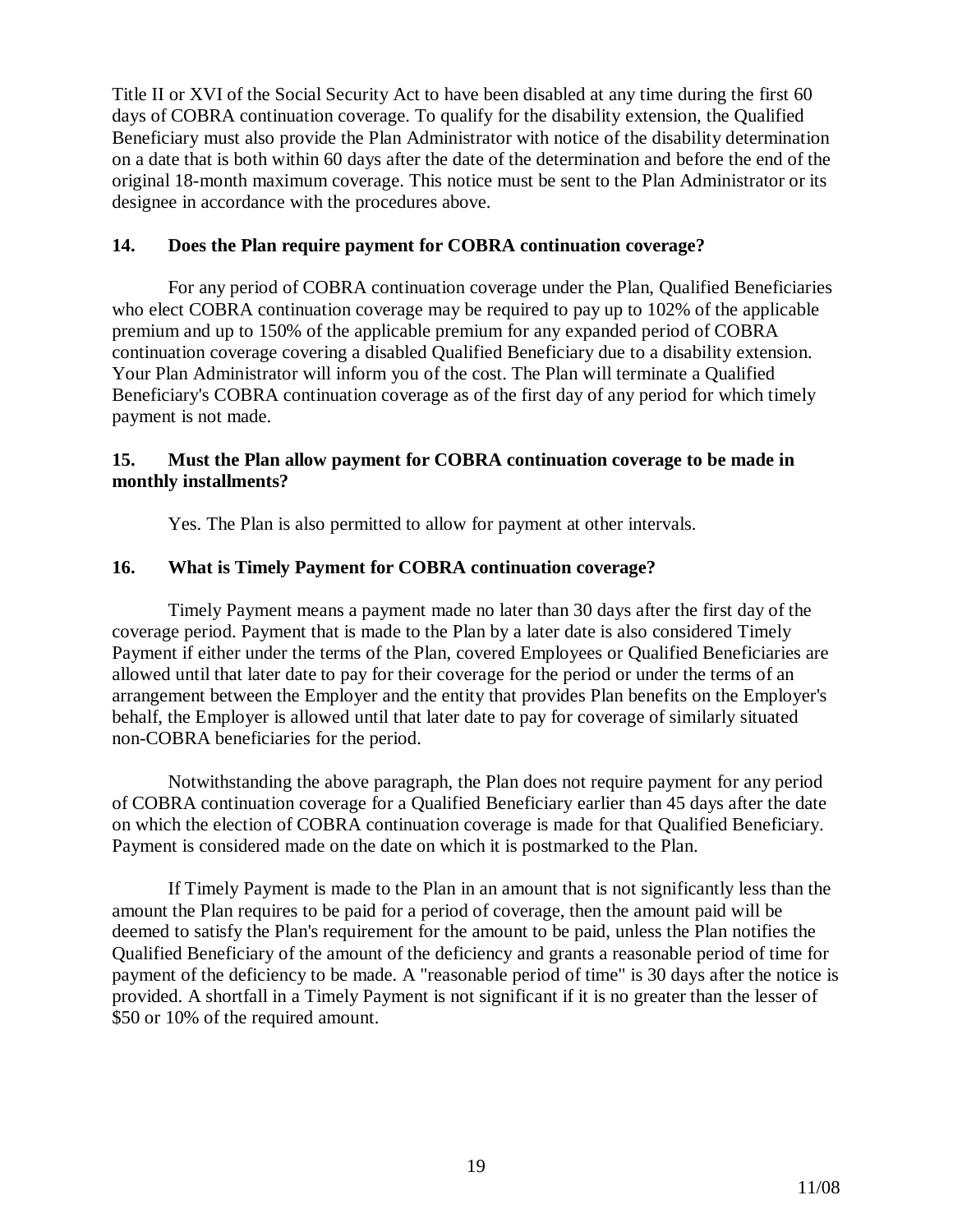### **17. Must a Qualified Beneficiary be given the right to enroll in a conversion health plan at the end of the maximum coverage period for COBRA continuation coverage?**

If a Qualified Beneficiary's COBRA continuation coverage under a group health plan ends as a result of the expiration of the applicable maximum coverage period, the Plan will, during the 180-day period that ends on that expiration date, provide the Qualified Beneficiary with the option of enrolling under a conversion health plan if such an option is otherwise generally available to similarly situated non-COBRA beneficiaries under the Plan. If such a conversion option is not otherwise generally available, it need not be made available to Qualified Beneficiaries.

### **18. How is my participation in the Health Flexible Spending Account affected?**

You can elect to continue your participation in the Health Flexible Spending Account for the remainder of the Plan Year, subject to the following conditions. You may only continue to participate in the Health Flexible Spending Account if you have elected to contribute more money than you have taken out in claims. For example, if you elected to contribute an annual amount of \$500 and, at the time you terminate employment, you have contributed \$300 but only claimed \$150, you may elect to continue coverage under the Health Flexible Spending Account. If you elect to continue coverage, then you would be able to continue to receive your health reimbursements up to the \$500. However, you must continue to pay for the coverage, just as the money has been taken out of your paycheck, but on an after-tax basis. The Plan can also charge you an extra amount (as explained above for other health benefits) to provide this benefit.

### **IF YOU HAVE QUESTIONS**

If you have questions about your COBRA continuation coverage, you should contact the Plan Administrator or its designee. For more information about your rights under ERISA, including COBRA, the Health Insurance Portability and Accountability Act (HIPAA), and other laws affecting group health plans, contact the nearest Regional or District Office of the U.S. Department of Labor's Employee Benefits Security Administration (EBSA). Addresses and phone numbers of Regional and District EBSA Offices are available through EBSA's website at www.dol.gov/ebsa.

### **KEEP YOUR PLAN ADMINISTRATOR INFORMED OF ADDRESS CHANGES**

In order to protect your family's rights, you should keep the Plan Administrator informed of any changes in the addresses of family members. You should also keep a copy, for your records, of any notices you send to the Plan Administrator or its designee.